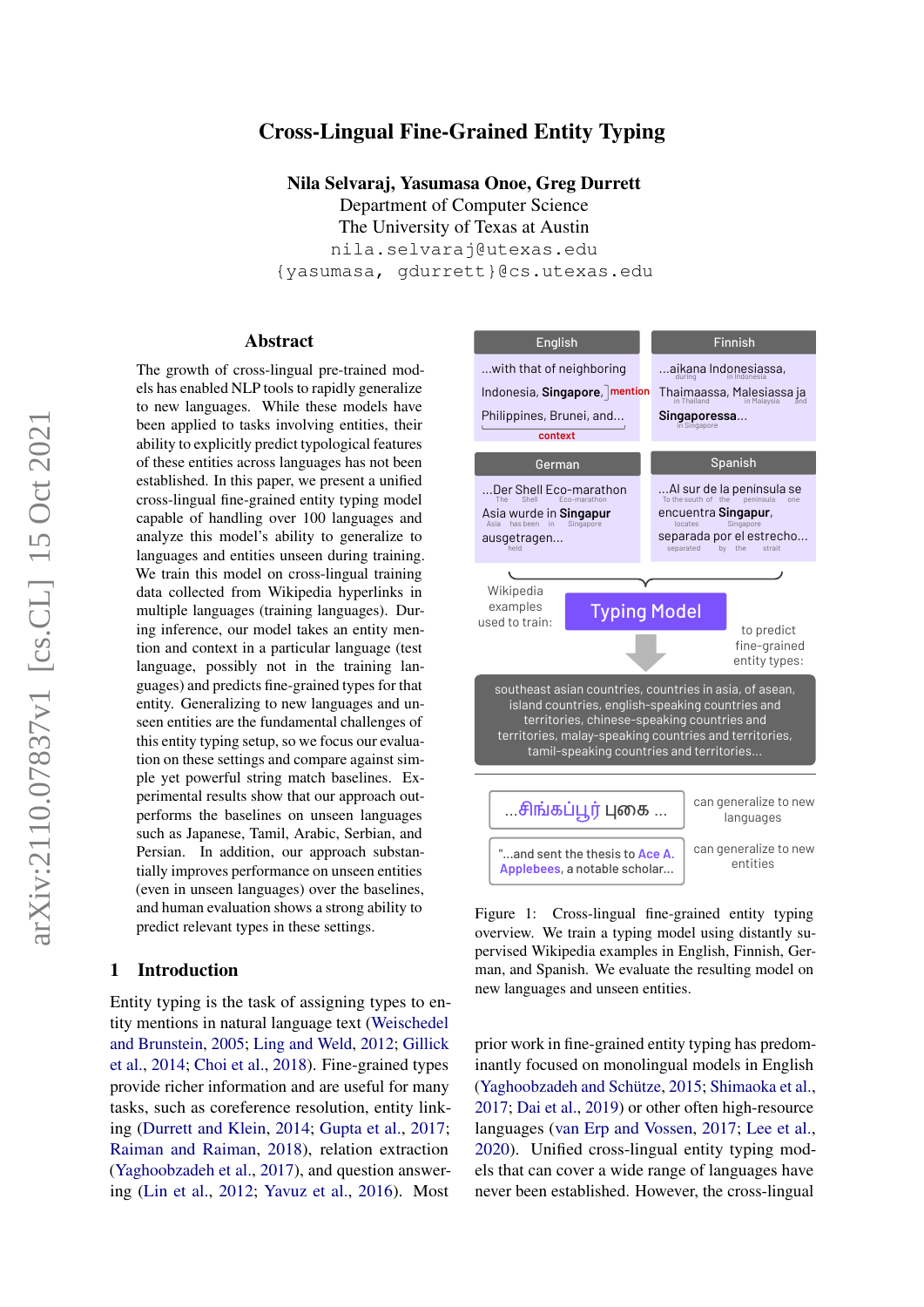setting is vital for the accessibility, inclusivity, and success of future NLP systems, to better serve more of the world's population [\(Joshi et al.,](#page-9-3) [2020\)](#page-9-3).

In this work, we first define a cross-lingual entity typing task that associates entity mentions in any language with predefined fine-grained types without employing translation. Then, we build a unified cross-lingual entity typing model that can take an entity mention in context in over 100 different languages, outputting fine-grained types for that entity. To train this model, we automatically create entity typing datasets based on distant supervision techniques first explored in [Mintz et al.](#page-9-4) [\(2009\)](#page-9-4), using Wikipedia articles in four languages: English, Finnish, German, and Spanish. Our typing model uses an encoder based on pre-trained multilingual BERT [\(Devlin et al.,](#page-8-5) [2019,](#page-8-5) mBERT) to output 10k fine-grained types derived from the Wikipedia categories. Figure [1](#page-0-0) shows an overview of our system.

Our evaluation primarily focuses on two questions: 1) can a cross-lingual entity typing model generalize to unseen languages? and 2) how does a cross-lingual entity typing model handle unseen entities? For the first question, we design a *zero-shot languages* experimental setup in which an entity typing model is trained on the training languages (English, Finnish, German, and Spanish) and evaluated on test languages (such as Tamil) which are unseen during training. To investigate the second question, we perform experiments on *unseen entities*, where the entity typing model is evaluated a set of entities held out from the model during training. In our experiments, we use entity typing test examples adapted from Mewsli-9 [\(Botha et al.,](#page-8-6) [2020\)](#page-8-6), an entity linking dataset derived from WikiNews (Section [3.2\)](#page-2-0). We compare our model with a string match baseline (Section [5.1\)](#page-3-0), which is simple but shows strong performance on the seen entities in the training languages, as well as a mention-string similarity approach. In addition, we perform human evaluation on the predicted types by our model and investigate performance breakdown by type frequency (Section [5.4](#page-6-0) and Section [5.5\)](#page-7-0).

In the *zero-shot languages* setting, our approach outperforms baselines on unseen languages by a substantial margin. Surprisingly, our models can make reasonable predictions on languages with different (non-Latin) scripts from the training languages, such as Arabic, Persian, Japanese, and Tamil, which suggests that our model generalizes

to unseen languages. In the *unseen entities* setting, our model also shows much higher performance compared to the baselines, and can even predict plausible types for unseen entities in unseen languages.

#### 2 Cross-Lingual Entity Typing

Our model takes an input sequence consisting of a mention in its context. Because our model encoder is pre-trained mBERT [\(Devlin et al.,](#page-8-5) [2019\)](#page-8-5), the model can accept input from any language of the [1](#page-1-0)04 languages in the mBERT vocabulary<sup>1</sup>. Next, a multi-label classifier outputs predictions for the input entity mention's types. The model can handle a large typeset with tens of thousands of types. We train the model using text in English, Finnish, German, and Spanish, and evaluate its performance on Arabic, German, English, Spanish, Persian, Japanese, Serbian, Tamil, and Turkish. We analyze the entity typing performance in the *zero-shot languages* and *unseen entities* settings (Section [5.2\)](#page-4-0).

We define  $s = (w_1, ..., w_N)$  as a sequence of context words, and  $m = (w_i, ..., w_j)$  as an entity mention span contained within s. We also define a list of types  $T$  in English. Each mention and context sequence is associated with some subset of types in  $T$ , which we denote as  $t^*$ . The inputs to our cross-lingual fine-grained entity typing system consist of mention and context sequences. Given the input tuple  $(m, s)$ , the model f outputs a vector  $t \in [0,1]^{T}$ , where each element of t corresponds to one of the fine-grained types in  $T$ . Our list of predefined types  $T$  is in English, but in general, the types can be in any language; they should represent language-agnostic semantic meaning.[2](#page-1-1) By controlling the number of types or the types themselves, this entity-typing approach can generalize to different settings and knowledge bases.

#### 3 Data Collection

Entity typing requires lots of annotated data to train large models, but manually annotating entities

<span id="page-1-0"></span> $1<sup>1</sup>$ mBERT uses 110k subword tokens while the English BERT model has a vocabulary size of 30k; this higher number particularly includes a range of unicode characters and sequences beyond Latin script.

<span id="page-1-1"></span> $2$ This assumption might be flawed in two ways. First, an English typeset may be English-centric in type coverage, such as having more types around regions and states in the United States compared to other countries. Second, certain concepts in other languages may not be easily expressible in English.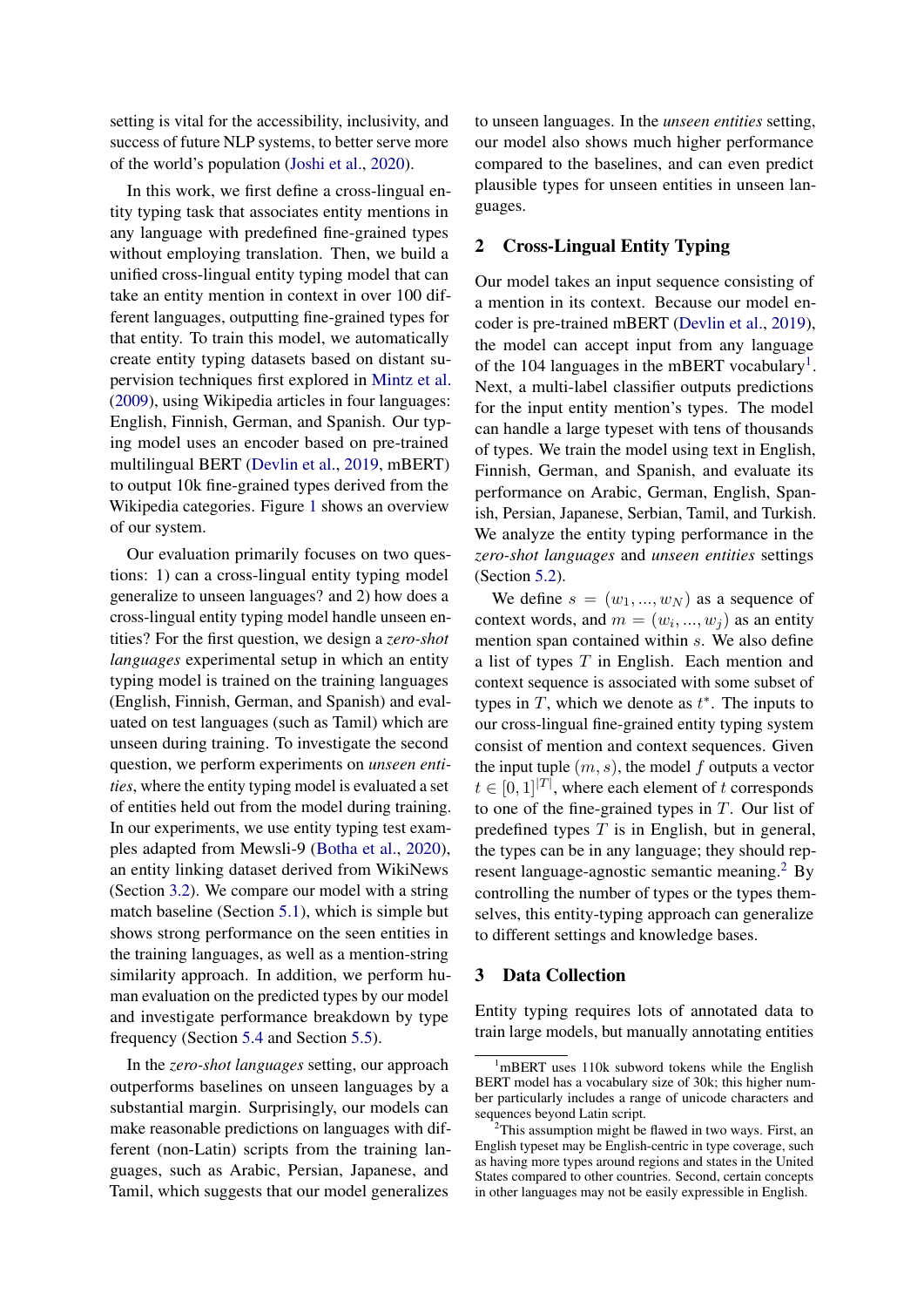<span id="page-2-1"></span>

Figure 2: Data pipeline. We take the input sequence (a mention and its context) from WikiNews or WikiData, and. train a typing model using Wikipedia data from English, Finnish, German, and Spanish. We evaluate the resulting model on new languages and unseen entities.

<span id="page-2-2"></span>

| Language       | <b>Total Mentions</b> | # Sampled # Entities |      |
|----------------|-----------------------|----------------------|------|
| English        | 135M                  | 2.7M                 | 826K |
| Finnish        | 8M                    | 2.3M                 | 196K |
| German         | 22M                   | 2.2M                 | 371K |
| Spanish        | 40M                   | 2.7M                 | 330K |
| Total          |                       | 10.0M                |      |
| Total filtered |                       | 8.9M                 | 1.1M |

Table 1: A description of the training datasets created from Wikipedia hyperlinks, with the quantity of mentions available, number of entities, and how many we sampled for each language.

in natural text with types can be expensive, timeconsuming, and tedious [\(Choi et al.,](#page-8-1) [2018\)](#page-8-1). This is particularly true for low-resource languages. To address this, we automatically create entity typing datasets of millions of examples from Wikipedia in several languages using distant supervision. Our data pipeline is scalable to data in new languages and automates compiling large quantities of data from Wikipedia, as seen in Figure [2.](#page-2-1) The training data for our model consists of data which we compiled from Wikipedia in four different languages: English, German, Finnish, and Spanish. We then evaluate our model using data we adapted from Mewsli-9 [\(Botha et al.,](#page-8-6) [2020\)](#page-8-6), a WikiNews entity linking dataset in nine different languages.

#### 3.1 Training Data

To train our entity typing model, we need labeled examples of  $(m, s, t^*)$  triples of an entity mention, context, and gold types. We start with a dump of Wikipedia articles in four languages: English, Finnish, German, and Spanish, languages picked for their dissimilarity (among languages supported by the SLING API) and to increase entity coverage. We sample all languages in a balanced way, which in practice takes a larger fraction of data from rarer

languages. Table [1](#page-2-2) shows a detailed breakdown of our training examples. We use Wikipedia hyperlinks as the mention sequences  $m$ , situating each mention with up to 50 context words from the article on either side of the hyperlinked text. This forms the entire context sequence s.

Using the SLING natural language frame seman-tics parser [\(Ringgaard et al.,](#page-10-7)  $2017$ ),<sup>[3](#page-2-3)</sup> we connect each hyperlink to the WikiData QID of its target entity (the destination of the hyperlink). QIDs are language-agnostic identifiers that label each entity in the WikiData knowledge base. For each QID, we use the MediaWiki Action API to find the corresponding English Wikipedia page, and we derive the entity's gold types  $t^*$  from the Wikipedia categories of this page. Lastly, we filter out examples that did not fit at least one of our 10,000 predefined types  $T$  (defined in Section [3.3\)](#page-2-4), leaving us with 8.9 million distantly-supervised entity typing training examples.

#### <span id="page-2-0"></span>3.2 Test Data

We derive test data from Mewsli-9 [\(Botha et al.,](#page-8-6) [2020\)](#page-8-6), a dataset of entity mentions extracted from WikiNews articles. These entities come linked to WikiData QIDs, so we again used our pipeline with the MediaWiki Action API to annotate the mentions  $m$  with gold types  $t^*$  based on the categories of the corresponding English Wikipedia pages. This process gave us typing datasets in nine languages: Arabic, German, English, Persian, Japanese, Serbian, Spanish, Turkish, and Tamil.

#### <span id="page-2-4"></span>3.3 Types

Our types are derived based on post-processing English Wikipedia categories. Using a set of

<span id="page-2-3"></span><sup>3</sup><https://github.com/google/sling>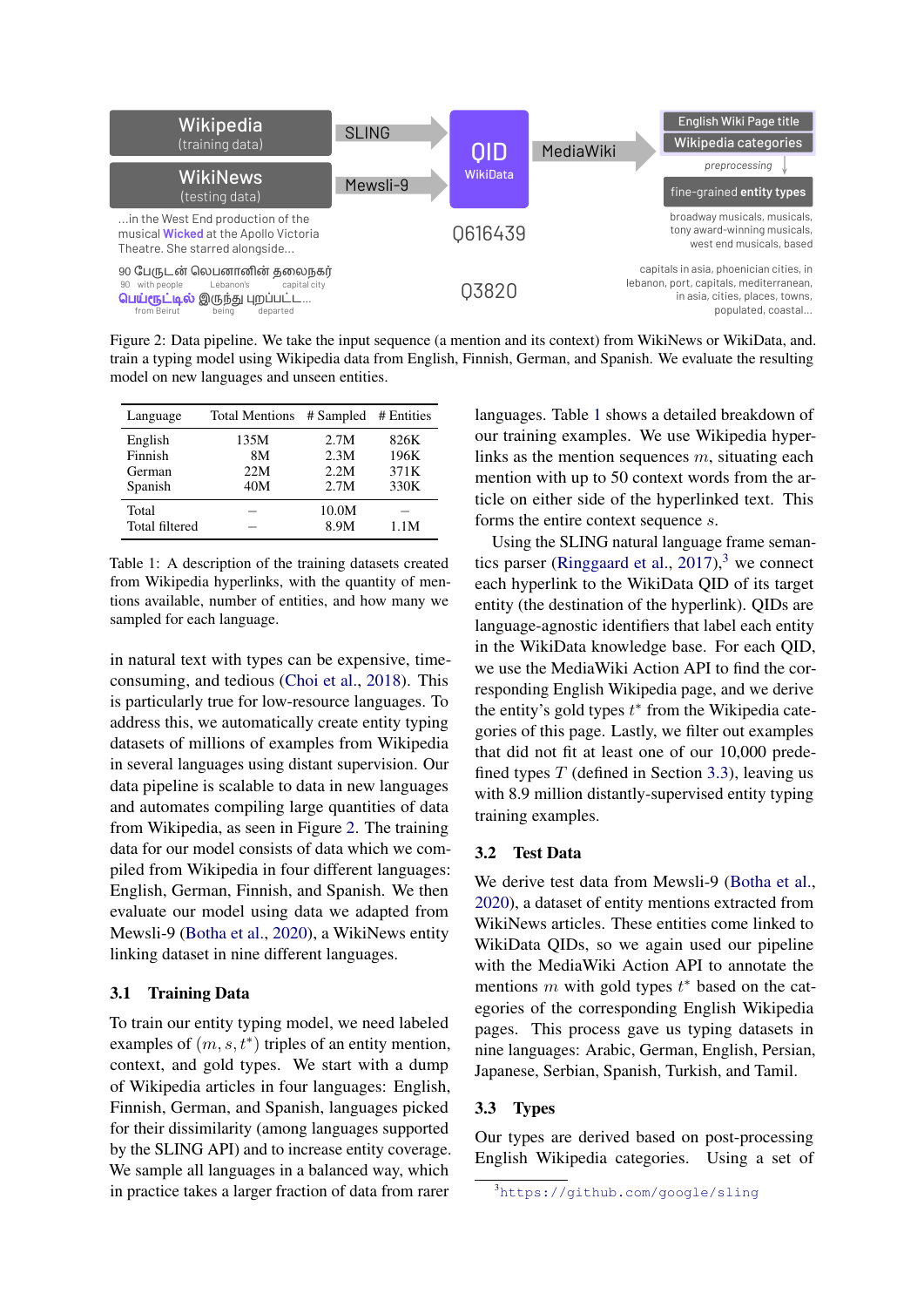rules from prior work [\(Onoe and Durrett,](#page-9-5) [2020a](#page-9-5)[,b\)](#page-9-6), we map each Wikipedia category to one or more coarser types based on removing information. Specifically, we apply lowercasing, split categories on prepositions, and remove stopwords. We also split up categories with years or centuries, removing the temporal information: for example, "20thcentury atheists" would become just "atheists." These steps help reduce the frequency of highly specific types that are unlikely to be predictable from context. These post-processed Wikipedia categories become the gold types  $t^*$  associated with each entity mention in our training data. Our final typeset  $T$  consists of the 10,000 most frequently occurring types in the training set. See the supplementary material for some examples of common, less common, and rare types.

## 4 Typing Model

Our model  $f$  accepts as input the entity mention  $m$ and its context s and predicts probabilities for predefined entity types  $T$ . Our model is similar to the one in [Onoe and Durrett](#page-9-6) [\(2020b\)](#page-9-6), which we extend to use pre-trained multilingual BERT (mBERT) [\(Devlin et al.,](#page-8-5) [2019\)](#page-8-5). Thus, our model accepts input in any language in the mBERT vocabulary.

First, we use mBERT as the mention and context encoder. This Transformer-based encoder takes an input sequence of the form  $x =$  $[CLS]m[SEP]s[SEP]$ , with the mention m and the context s split into WordPiece tokens. We use the hidden vector  $h^{\text{[CLS]}} \in \mathbb{R}^d$  at the [CLS] token as an intermediate vector representation of the mention and context, where  $d$  is the dimension of hidden states. Then, we compute a dot product between  $h^{\text{[CLS]}}$  and the type embedding matrix  $\mathbf{T} \in \mathbb{R}^{d \times |T|}$  to produce a vector whose components are scores for the entity types T.

Finally, we pass the score vector through an element-wise sigmoid function to produce the final probabilities for each type. Each element of the vector corresponds to the model's confidence that the given input entity belongs to the corresponding type. To get the final set of predicted types for a given mention  $m$  and context  $s$ , we add a type  $k \in T$  to the set if the corresponding vector value  $t_k$  is greater than a threshold value of 0.5.

Following [Onoe and Durrett](#page-9-6) [\(2020b\)](#page-9-6), the loss is the sum of binary cross-entropy losses over all types  $T$  over the whole training dataset  $D$ , ignoring type hierarchy in order to reduce model complexity. We predict each type independently and optimize a multi-label binary cross entropy objective:

$$
\mathcal{L} = -\sum_{x} \sum_{k} t_k^* \cdot \log(t_k) + (1 - t_k^*) \cdot \log(1 - t_k)
$$

where  $t_k$  is the kth component of  $t^*$ , taking the value 1 if the kth type is active on the input entity mention, and  $x$  represents each training example. With each iteration through the training data, we update parameters in the mBERT encoder as well as the type embedding matrix.

#### 5 Experiments

Our focus here is to shed light on the performance of our entity typing model as well as its ability to generalize along two axes: *zero-shot languages* and *unseen entities*. To this end, we first compare the performance of our typing model to two baselines (see Section [5.1\)](#page-3-0). We also compare the performance of models trained on single language (e.g., English) with training on multiple languages. Finally, we breakdown our model's performance on unseen entities. We report macro-averaged precision, recall, and F1 metrics for our experiments.

## <span id="page-3-0"></span>5.1 Baselines

Given the new problem setting we tackle, few suitable baselines exist. Any pre-existing monolingual model will fail to generalize to new languages, and existing multilingual typing methods use much smaller ontologies than our model. With these limitations, we have formulated two comparison methods to contextualize our model's results.

String-Match Baseline This baseline tests how well the model can type entities by simply regurgitating types for entities it has already seen, with no disambiguation. We create a dictionary M which maps all entity mention strings  $m$  in the training dataset to their most frequent QID, which we then map to the corresponding gold entity types  $t^*$ . At test time, we predict the categories as follows:

 $T =$  $\int M(m)$  if m present in training data ∅ otherwise

As expected, this STRING MATCH approach forms a strong baseline for the test languages that are also in the training data: English, German, and Spanish. However, because this baseline only matches the exact string of an entity mention, it fails to generalize effectively to any new languages,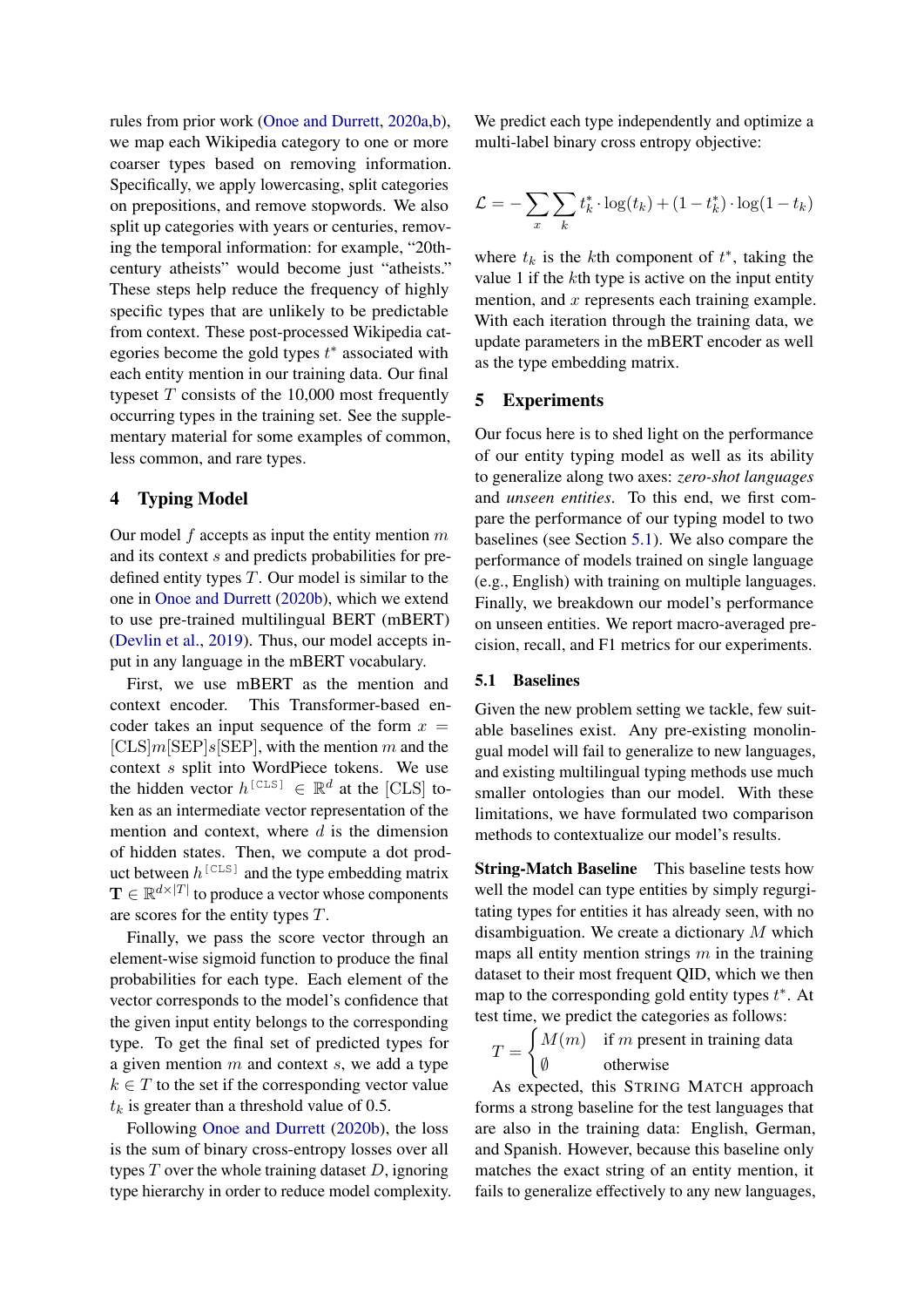<span id="page-4-1"></span>

|                |      | <b>Mention Similarity</b> |      |      | <b>String Match</b> |      |                  | English only |      |      | Spanish only |      |      | Multi-lang |      |
|----------------|------|---------------------------|------|------|---------------------|------|------------------|--------------|------|------|--------------|------|------|------------|------|
| Language       | P    | R                         | F1   | P    | R                   | F1   | P                | R            | F1   | P    | R            | F1   | P    | R          | F1   |
|                |      |                           |      |      |                     |      | Unseen Languages |              |      |      |              |      |      |            |      |
| Arabic         | 17.4 | 11.2                      | 13.7 | 25.1 | 0.1                 | 0.3  | 61.2             | 32.6         | 42.5 | 63.3 | 33.8         | 44.0 | 68.4 | 33.4       | 44.9 |
| Persian        | 16.9 | 11.5                      | 13.7 | 100  | 0.2                 | 0.4  | 54.4             | 34.4         | 42.1 | 60.1 | 32.9         | 42.5 | 58.4 | 34.1       | 43.0 |
| Japanese       | 17.5 | 16.8                      | 17.1 | 78.7 | 1.3                 | 2.6  | 43.1             | 36.6         | 39.6 | 42.4 | 31.5         | 36.2 | 46.7 | 36.1       | 40.7 |
| Serbian        | 20.1 | 14.2                      | 16.6 | 50.5 | 0.9                 | 1.8  | 69.0             | 50.7         | 58.5 | 72.9 | 45.7         | 56.2 | 74.1 | 58.3       | 65.3 |
| Tamil          | 12.4 | 8.2                       | 9.9  | 0.0  | 0.0                 | 0.0  | 38.8             | 59.0         | 22.5 | 37.0 | 35.0         | 19.8 | 44.1 | 18.5       | 26.0 |
| Turkish        | 40.8 | 37.47                     | 39.1 | 75.8 | 34.9                | 47.8 | 64.9             | 55.9         | 60.1 | 62.1 | 55.6         | 58.7 | 68.1 | 61.1       | 64.4 |
| Seen Languages |      |                           |      |      |                     |      |                  |              |      |      |              |      |      |            |      |
| German         | 55.7 | 54.8                      | 55.2 | 87.1 | 74.3                | 80.2 | 70.4             | 66.4         | 68.3 | 72.9 | 66.4         | 69.5 | 80.0 | 75.1       | 77.5 |
| English        | 60.2 | 62.4                      | 61.3 | 80.6 | 62.5                | 70.4 | 67.3             | 63.4         | 65.3 | 62.4 | 55.1         | 58.5 | 68.9 | 64.1       | 66.4 |
| Spanish        | 53.0 | 51.0                      | 52.0 | 86.0 | 77.0                | 81.2 | 67.8             | 63.6         | 65.6 | 80.6 | 78.5         | 79.6 | 78.2 | 75.8       | 77.0 |

Table 2: Macro-averaged P/R/F1 on the test sets, comparing entity typing for the mention-similarity and stringmatch baselines, single-language models (English/Spanish), and multi-language models.

especially those that do not use Latin characters. Comparing against string matching specifically highlights our system's ability to both understand the mention string itself deeply using a multilingual encoder as well as use context around the mention string to make predictions.

Mention String Similarity Baseline Exact string match does not handle cases like transliteration; we implement a simple mBERT-based method to do this. For every unique entity in our training set, we encode the corresponding mention string using (non-fine-tuned) mBERT and store the hidden vector at the [CLS] token. At test time, we encode each example mention string in the same way, and we then perform a similarity search over the training mention representations using the FAISS library [\(Johnson et al.,](#page-9-7) [2017\)](#page-9-7). Finally, we predict the categories of the entity with the highest similarity to the training mention representation.

Because we use mBERT to encode our representations, this model can make better predictions in new languages when compared to STRING MATCH, and it can also generalize to unseen entities if there is a semantically similar mention in the training data. However, this baseline does not have access to context.

#### <span id="page-4-0"></span>5.2 Zero-shot Languages

We measure the model's performance at entity typing on six new languages: Arabic, Persian, Japanese, Serbian, Spanish, Turkish, and Tamil, evaluating how well it can generalize to new languages without any additional training data in those languages.

Typing Performance Table [2](#page-4-1) reports macroaveraged precision, recall, and F1 on the test sets, compared to the STRING MATCH and the MEN-TION SIMILARITY baselines. Our multi-language entity typing model trained on English, Finnish, German, and Spanish data together (Multi-lang), outperforms the MENTION SIMILARITY baseline on all of the six test languages by a substantial margin, and even more so compared to the STRING MATCH baseline. We compare the Multi-lang model with models trained only on English or Spanish. Notably, our results in Table [2](#page-4-1) show that multi-language training boosts performance on entity typing over single-language training, even in completely separate languages, with the exception of Spanish, for which the Spanish model performs slightly better. This fits with [Wu and Dredze](#page-10-8) [\(2020\)](#page-10-8), which found that high-resources languages often benefit from single-language training, but interestingly, we found that did not apply to English.

We also report performance on the training languages for completeness. The STRING MATCH baseline outperforms the model on these test sets in the three languages which overlap with the training set languages: English, Spanish, and German. One possible reason for this is that the entity mentions in Mewsli-9 are often unambiguous, which can be inferred from the high entity linking accuracy by the alias table baseline [\(Botha et al.,](#page-8-6) [2020\)](#page-8-6). However, unlike the STRING MATCH baseline, the model is also able to generalize to new languages, even those that do not use Latin characters, so it achieves much higher results than the baseline when considering these six new languages. The model outperforms the MENTION SIMILARITY baseline on the all these training languages.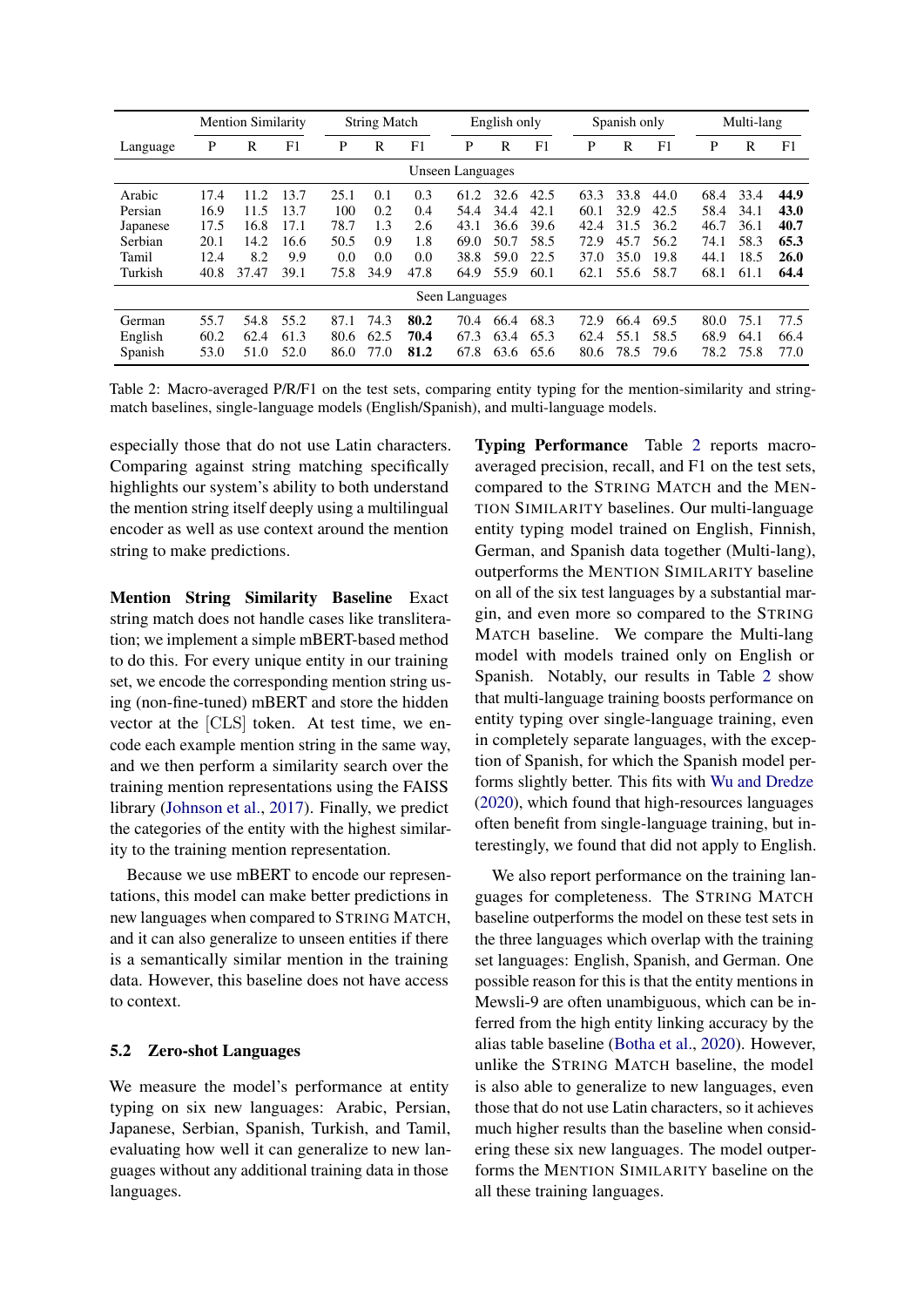<span id="page-5-2"></span>

|           | <b>Mention Similarity</b> |      |      |      | <b>String Match</b> |      |      | Multi-lang |      |  |
|-----------|---------------------------|------|------|------|---------------------|------|------|------------|------|--|
| $D'_n$    | P                         | R    | F1   | P    | R                   | F1   | P    | R          | F1   |  |
| Arabic'   | 16.9                      | 7.4  | 10.3 | 0.0  | 0.0                 | 0.0  | 64.5 | 25.4       | 36.5 |  |
| German'   | 26.1                      | 12.3 | 16.7 | 19.3 | 6.2                 | 9.4  | 55.0 | 31.9       | 40.4 |  |
| English'  | 22.7                      | 15.2 | 18.2 | 21.3 | 6.8                 | 10.3 | 55.7 | 36.2       | 43.9 |  |
| Spanish'  | 19.1                      | 9.9  | 13.0 | 24.0 | 6.6                 | 10.4 | 53.3 | 28.9       | 37.5 |  |
| Persian'  | 15.5                      | 5.3  | 7.9  | 85.7 | 0.4                 | 0.8  | 55.9 | 19.3       | 28.7 |  |
| Japanese' | 14.7                      | 12.6 | 13.6 | 19.3 | 0.1                 | 0.2  | 44.3 | 25.8       | 32.6 |  |
| Serbian'  | 19.6                      | 6.3  | 9.6  | 11.1 | 0.0                 | 0.0  | 57.5 | 26.1       | 35.9 |  |
| Tamil'    | 7.9                       | 3.5  | 4.8  | 0.0  | 0.0                 | 0.0  | 42.8 | 14.9       | 22.2 |  |
| Turkish'  | 19.0                      | 9.3  | 12.5 | 29.3 | 4.5                 | 7.8  | 56.3 | 26.5       | 36.0 |  |

Table 3: Unseen entities. Macro-averaged P/R/F1 on the test sets, filtered to those entities which were held out from the model during training  $(D'_n)$ , compared to the same model's performance on all the test data  $(D_n)$ .

<span id="page-5-0"></span>**Sequence**: … Su PlayStation 3 ha tenido que competir contra la Xbox 360 de Microsoft y la Nintendo Wii ...

**Translation**: … Their PlayStation 3 has had to compete against Microsoft's Xbox 360 and the Nintendo Wii ...

**Predictions**: *academy of interactive arts & sciences members, based, companies, companies listed on the tokyo stock exchange, entertainment, entertainment software association members, established, game, japanese, japanese brands, toy, video, video game companies of japan, video game development companies, video game publishers…*

**Gold Types**: same as predictions above

Figure 3: Model's predictions for a familiar entity in a language on which it was trained.

Qualitative Analysis Figure [3](#page-5-0) shows an example of the model's predictions in Spanish, one of the languages in the training data. The model manages to predict the gold types exactly. In contrast, the example in Figure [4](#page-5-1) shows an input sequence in an unseen language, Japanese. Although the model does not predict every single type in the gold list for the given entity, it still picks out several of the most salient ones, and notably predicts with 100% precision.

Our multi-language approach can be seen as an effective way to augment training data for entity typing using different languages of data available. Increasing the number of languages increases entity coverage in the training set, which boosts performance. Critically, this works even on unrelated languages. The poor performance of the STRING MATCH baseline on these new languages makes it evident that the entity strings do not directly match languages the model has already seen, but because types can model entities in a language-agnostic way, the model still benefits from seeing more enti<span id="page-5-1"></span>**Sequence**: 菊池は アメリカ大リーグ への参戦も 視野に進路が注目されていたが、10月25日に日 本のプロ野球に挑戦することを表明していた。...

**Translation**: Kikuchi was considering Major League Baseball as his next career, but he announced that he would play professional baseball in Japan ...

**Predictions**: *baseball, established, establishments, in the united states, organizations, sports*

**Gold Types**: *baseball, baseball leagues in the united states, bodies, established, establishments, events, in canada, in the united states, major league baseball, multi-national professional sports leagues, organizations, professional, sporting, sports…*

**Precision**: 100% **Recall**: 31.6%

Figure 4: Model's predictions for a familiar entity in a new language.

ties during training, and it can generalize that typing knowledge to new languages. This approach may be especially useful for entity typing with lowresource languages.

#### 5.3 Unseen Entities

One of the greatest difficulties in entity typing is predicting types for new entities (i.e., entities that do not appear during training), so we want to isolate these unseen types to test generalizability. In order to have a reasonable dataset to evaluate entity typing performance, we hold out certain entities from the model during training so we could later test on them. We took a random sample of 5288 entities, ensuring that we collected at least 2% of the entities from each test set (i.e., each language). Then, we filtered out every training example referring to any of these 5288 entities to train a new model. During evaluation, we filtered the test sets to only contain examples that referred to these 5288 entities. We denote these filtered sets as  $D'_n$ , where n represents the language.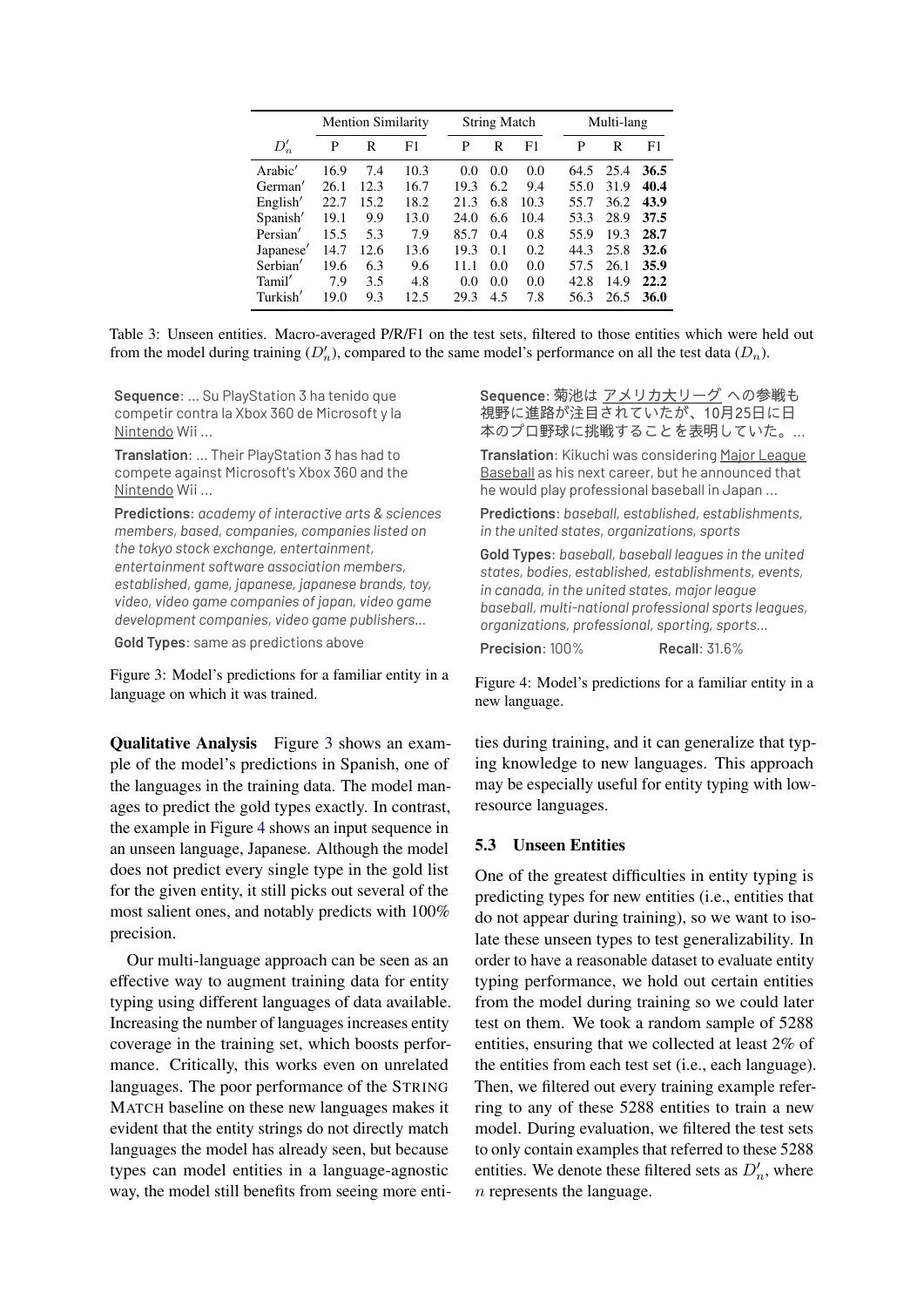<span id="page-6-1"></span>Sequence: இரயில் பயணங்களில்

திரைப்படத்தில் (1981) கதாநாயகனாக நடித்த பிரபல மலையாள நடிகர் ஸ்ரீநாத் இன்று ...

**Translation**: Famous Malayali actor Srinath, who played the lead in the film *Rail Payanangalil* (1981)…

**Predictions**: *directed, films, in india*

**Gold Types**: *directed, film, films, indian films, scored, stubs*

**Precision**: 66.7% **Recall**: 33.3%

Figure 5: Model's predictions for an unseen entity in a new language.

Typing Performance Table [3](#page-5-2) shows the full results with macro-averaged precision, recall, and F1 metrics on the held-out entities as well as the original test sets. When filtering to unseen entities, the STRING MATCH and MENTION SIMILARITY baselines perform poorly, especially for languages like Arabic and Tamil. By contrast, our model is able to achieve much higher results. When predicting types for unseen entities, the model still works best on languages that overlap with the training set: English, German, and Spanish. However, it is able to predict entity types reasonably well for all languages.

Qualitative Analysis When the model's predicted types do not match the gold types, they generally still provide sensible information about the entity in question. For example, in the example in Figure [5](#page-6-1) with an unseen entity, the model predicts "in india" instead of "indian films." Some of our model's performance in Table [2](#page-4-1) clearly comes as a result of simply memorizing common entities in the training data; however, this memorization is not necessarily a bad thing if the model can still generalize to new languages and new entities like this one that did not appear during training.

In some cases with unseen entities, our typeset is not exhaustive enough to cover an entity, so the gold types are empty, as seen in Figure [6.](#page-6-2) However, our model is still able to predict types that are semantically relevant. For example, in this example, "causes of death" is a valid type when considering the mention in conjunction with its surrounding context. This example shows that despite the noisy, distantly-supervised nature of the data, the model does learn to predict types contextually.

<span id="page-6-2"></span>**Sequence**:ドイツのソプラノ歌手・ヒルデガルト ・ベーレンスさんが8月18日、来日中の東京都内 の病院で動脈瘤破裂のため死去した。...

**Translation**: Hildegard Behrens, a German soprano, died due to a ruptured aneurysm on August 18 at a hospital in Tokyo during her visit to Japan

**Predictions**: *causes of death* **Gold Types**: **Precision**: 0.0% **Recall**: NA

Figure 6: Model's predictions in a new language for an unseen entity which our typeset does not cover.

#### <span id="page-6-0"></span>5.4 Human Evaluation on Predicted Types

Due to the distantly-supervised nature of our testing data, we may be underestimating the precision; as seen in the previous examples, some types that our model predicts may be relevant even if they do not exist in the actual Wikipedia categories. We take one seen language (Spanish) and one unseen language (Japanese) as case studies to perform human evaluation. We examine the model's predicted types which did not exist in the gold types for 50 examples with seen entities and 50 examples with unseen entities in each language. For each type such that  $t \notin t^*$ , we assign a label of either *correct*, *incorrect*, or *maybe*. We use the third category to describe types where either the meaning or scope of the type is unclear, such as "autonomous," or those that are closely related but may narrowly fail to apply to this particular entity, such as predicting "pandemics" for the entity "HIV."

We report our results in Table [4.](#page-7-1) After including the correct types by human evaluation, macro-averaged precision increased significantly in both Spanish and Japanese, increasing even further when also including types with the *maybe* labels. The model performs poorly with certain kinds of entities with lots of highly specific type information, especially those that cannot typically be inferred by context. For example, with many sports figures, the model predicts a wide variety of semi-related categories about their origins, teams, or positions, many of which are factually incorrect and sometimes mutually exclusive, such as predicting both "association football forwards" and "association football midfielders." However, even when the model predicts a type outside the set of gold types, the majority of these predictions are still correct. Many of these examples highlight the model's strengths in predicting types using contextual information, which the Wikipedia categories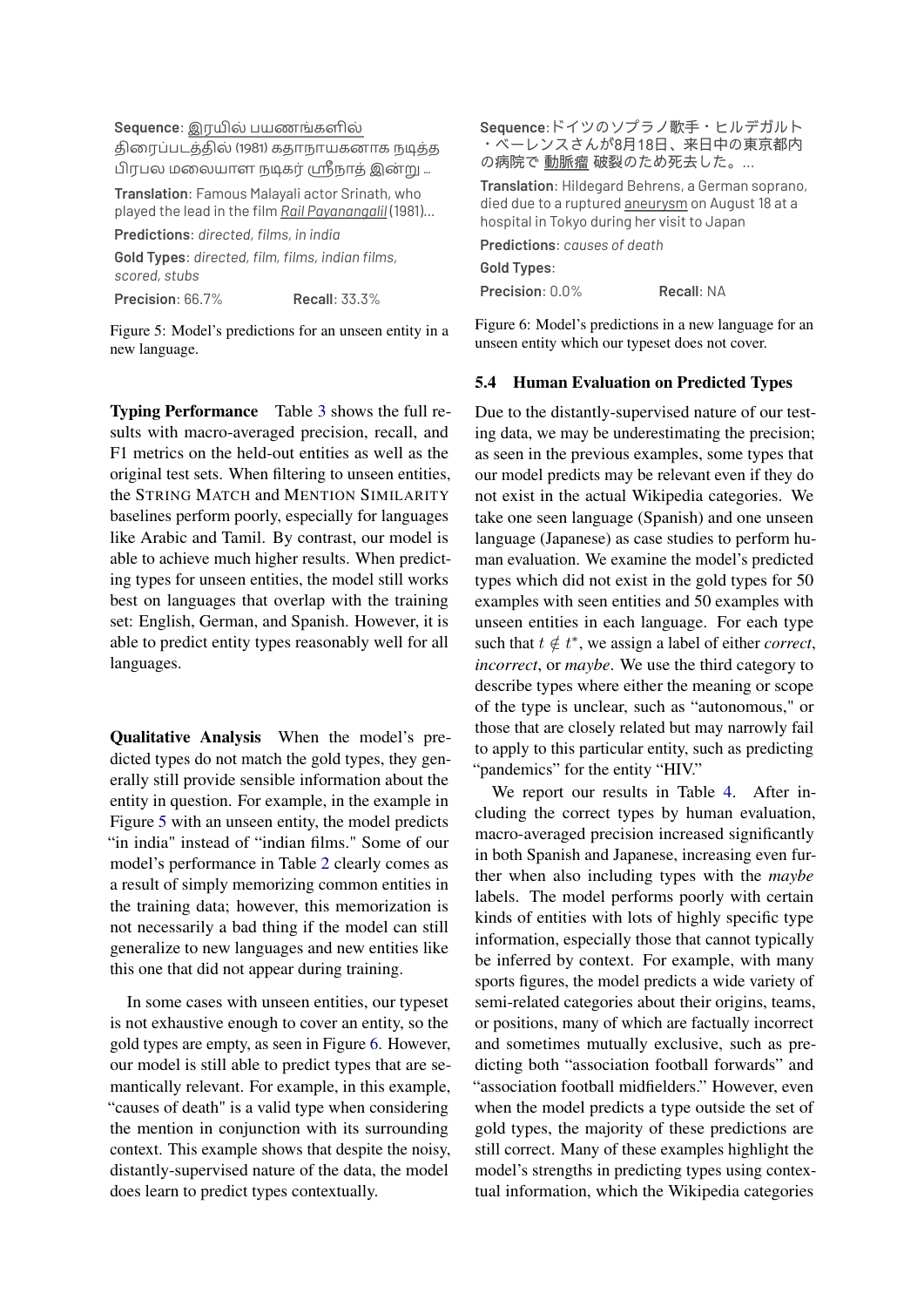<span id="page-7-1"></span>

|                       |                       | Correct Correct + Maybe  |
|-----------------------|-----------------------|--------------------------|
|                       | Seen Entities $(D_n)$ |                          |
| Spanish<br>Japanese   | 91.4<br>83.8          | 97.6<br>92.8             |
|                       |                       | Unseen Entities $(D'_n)$ |
| Spanish'<br>Japanese' | 71.4<br>67.0          | 89.4<br>88.6             |

Table 4: Macro-averaged precision for 50 examples, using human evaluation. We look at one training language (Spanish) and one zero-shot language (Japanese).

|           | $0-99$                |      |      | 100-999                  |      |      | 1000-9999 |      |      |
|-----------|-----------------------|------|------|--------------------------|------|------|-----------|------|------|
|           | P                     | R    | F1   | P                        | R    | F1   | P         | R    | F1   |
|           | Seen Entities $(D_n)$ |      |      |                          |      |      |           |      |      |
| Arabic    | 67.5                  | 55.6 | 61.0 | 39.0                     | 31.7 | 34.9 | 36.4      | 17.2 | 23.4 |
| German    | 75.6                  | 88.6 | 81.6 | 71.9                     | 82.2 | 76.7 | 73.7      | 74.7 | 74.2 |
| English   | 62.9                  | 81.7 | 71.1 | 57.9                     | 69.1 | 63.0 | 59.4      | 59.2 | 59.3 |
| Spanish   | 70.9                  | 87.3 | 78.2 | 68.9                     | 80.4 | 74.2 | 66.9      | 72.5 | 69.6 |
| Persian   | 63.5                  | 61.9 | 62.7 | 38.8                     | 29.9 | 33.8 | 27.8      | 16.9 | 21.0 |
| Japanese  | 39.8                  | 59.6 | 47.7 | 40.3                     | 40.9 | 40.6 | 27.0      | 26.0 | 26.5 |
| Serbian   | 76.0                  | 73.3 | 74.6 | 61.8                     | 55.4 | 58.4 | 62.2      | 52.1 | 56.7 |
| Tamil     | 46.6                  | 35.5 | 40.3 | 23.0                     | 14.2 | 17.6 | 12.0      | 6.8  | 8.7  |
| Turkish   | 68.1                  | 76.1 | 71.9 | 61.7                     | 63.2 | 62.4 | 51.6      | 51.9 | 51.8 |
|           |                       |      |      | Unseen Entities $(D'_n)$ |      |      |           |      |      |
| Arabic'   | 67.9                  | 50.7 | 58.1 | 26.7                     | 15.4 | 19.5 | 13.1      | 6.1  | 8.3  |
| German'   | 60.9                  | 48.2 | 53.8 | 42.6                     | 27.7 | 33.6 | 34.4      | 19.0 | 24.5 |
| English'  | 57.2                  | 57.2 | 57.2 | 45.2                     | 37.3 | 40.8 | 37.6      | 22.7 | 28.3 |
| Spanish'  | 55.1                  | 46.2 | 50.3 | 38.9                     | 30.5 | 34.2 | 31.1      | 21.3 | 25.3 |
| Persian'  | 61.1                  | 41.4 | 49.4 | 27.6                     | 13.1 | 17.7 | 14.0      | 4.7  | 7.1  |
| Japanese' | 34.9                  | 38.4 | 36.6 | 31.4                     | 25.8 | 28.3 | 23.5      | 22.0 | 22.7 |
| Serbian'  | 74.9                  | 50.9 | 60.6 | 44.7                     | 10.6 | 17.1 | 7.1       | 2.4  | 3.6  |
| Tamil'    | 34.2                  | 44.3 | 25.9 | 16.3                     | 6.9  | 9.7  | 4.3       | 2.3  | 0.3  |
| Turkish'  | 60.4                  | 42.0 | 49.5 | 42.2                     | 22.9 | 29.7 | 23.8      | 11.9 | 15.9 |

Table 5: Macro-averaged P/R/F1 on the test sets, broken down into buckets by the types' frequency rankings. Results are shown both for the full dataset  $(D_n)$  and on unseen entities  $(D'_n)$ .

could not make use of and which is not inherently "taught" by our training data.

#### <span id="page-7-0"></span>5.5 Rare Types

We finally break down entity typing performance by the type frequency ranking in three buckets: [0, 99], [100, 999], and [1000, 9999]. We report macro-averaged precision, recall, and F1 metrics in Table [5,](#page-7-1) both on the full dataset and on unseen entities. For the languages in the training data (English, German, Spanish), entity-typing performance is relatively high across all three buckets. The model also achieves good results on unseen languages for frequent types. Most of the categories in this first bucket are more coarse-grained, corresponding to certain locations or professions, and the model performs relatively well at distinguishing these types.

Next, we look at the type-frequency breakdown of entity typing limited to unseen entities. For predicting the rarest types on unseen entities, performance drops off in the second and third buckets for certain languages, such as Tamil, Serbian, Arabic, and Persian. However, the model is able to predict rare types on unseen entities in other unseen languages, such as Japanese and Turkish. Although the numbers here are hard to draw strong conclusions from, given the results of the previous human evaluation, they show some success even on the

most challenging cases.

#### 6 Related Work

Entity Typing Entity typing has been a longstudied subtask in NLP, characterized by a growth in the size and complexity of type sets, from 4 [\(Tjong Kim Sang and De Meulder,](#page-10-9) [2003\)](#page-10-9) to 17 [\(Hovy et al.,](#page-9-8) [2006\)](#page-9-8) to hundreds and even thousands [\(Choi et al.,](#page-8-1) [2018;](#page-8-1) [Ling and Weld,](#page-9-0) [2012;](#page-9-0) [Gillick](#page-8-0) [et al.,](#page-8-0) [2014\)](#page-8-0). Recent work has shifted towards predicting fine-grained entity types types because these types offer much richer information and are more useful for various downstream NLP tasks, such as entity linking, coreference resolution, and question answering [\(Durrett and Klein,](#page-8-2) [2014;](#page-8-2) [Lin](#page-9-1) [et al.,](#page-9-1) [2012;](#page-9-1) [Yavuz et al.,](#page-10-3) [2016\)](#page-10-3).

Cross-Lingual Models The task of cross-lingual entity typing has not yet been explored much. Most prior works focus on one languages at a time, such as English [\(Yaghoobzadeh and Schütze,](#page-10-4) [2015\)](#page-10-4), Japanese [\(Suzuki et al.,](#page-10-10) [2016\)](#page-10-10), Dutch and Spanish [\(van Erp and Vossen,](#page-10-6) [2017\)](#page-10-6), or Chinese [\(Lee](#page-9-2) [et al.,](#page-9-2) [2020\)](#page-9-2). Additionally, these models predominantly focus on fewer than one hundred types. For example, [Nothman et al.](#page-9-9) [\(2013\)](#page-9-9) performs named entity recognition on nine different languages, but they only use coarse-grained types.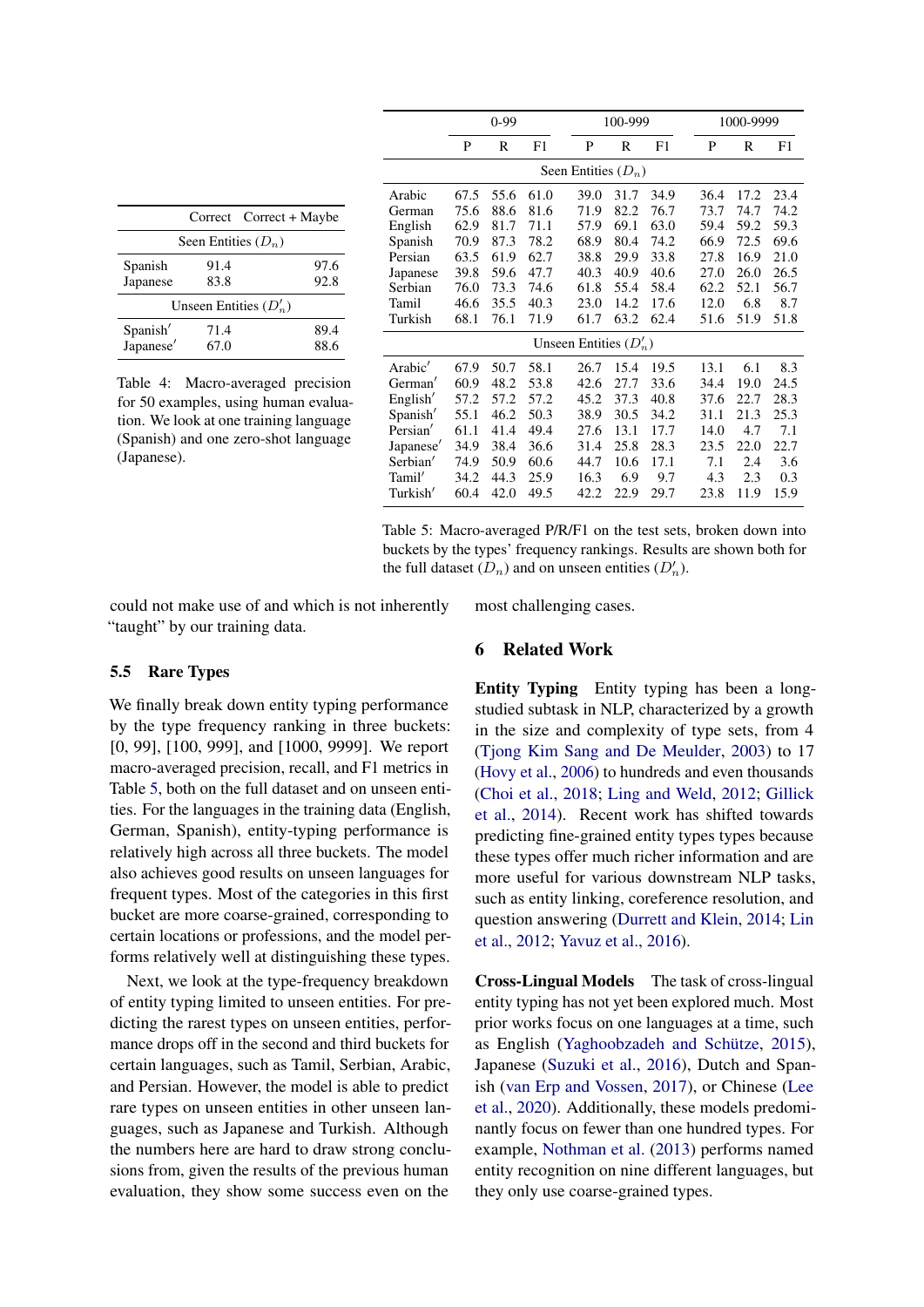**Other Multilingual Tasks** Pretrained contextual representation models trained on masked language modeling [\(Devlin et al.,](#page-8-5) [2019;](#page-8-5) [Conneau et al.,](#page-8-7) [2020\)](#page-8-7) have set a new standard for many NLP systems. They have achieved surprising success in multilingual settings even without explicit cross-lingual signals by pre-training on text from multiple languages with one unified vocabulary. This growth has motivated work in cross-lingual modeling for tasks such as natural language inference, document classification, named entity recognition, part-ofspeech tagging, and dependency parsing [\(Wu and](#page-10-11) [Dredze,](#page-10-11) [2019;](#page-10-11) [Pires et al.,](#page-9-10) [2019\)](#page-9-10). However, further analysis has indicated a high level of variety in their performance across different languages and tasks [\(Hu et al.,](#page-9-11) [2020\)](#page-9-11). [Wu and Dredze](#page-10-8) [\(2020\)](#page-10-8) observed that BERT does not learn high-quality representations particularly for low-resource languages, suggesting that these languages require more data or more efficient pre-training techniques.

Knowledge Probing and Knowledge in BERT Our model's capability to memorize tracts of Wikipedia connects to past work on extracting knowledge from language models [\(Petroni et al.,](#page-9-12) [2019\)](#page-9-12); our task is easier because it is also possible to make type predictions based on context, giving our model a "backoff" capability. Recently, knowledge probing settings have been proposed for the multilingual setting as well [\(Kassner et al.,](#page-9-13) [2021\)](#page-9-13). Another related line of work attempts to add entity information into BERT [\(Zhang et al.,](#page-10-12) [2019;](#page-10-12) [Peters](#page-9-14) [et al.,](#page-9-14) [2019;](#page-9-14) [Poerner et al.,](#page-9-15) [2020;](#page-9-15) [Févry et al.,](#page-8-8) [2020,](#page-8-8) inter alia); our model could potentially benefit from this, but given our focus on generalizing to new entities, a model that more easily memorizes common entities may actually work less well.

## 7 Conclusion

In this work, we have presented an approach to fine-grained cross-lingual entity typing. Our typing model accepts input in over 100 different languages and outputs categories in English. We generated a dataset of distantly supervised Wikipedia typing examples in four different languages, and we show that the multi-language model outperformed single-language models, even on completely new languages. We also show that this model was able to generalize to completely new languages, predicting rare types on unseen entities, and using contextual information to do so.

## References

- <span id="page-8-6"></span>Jan A. Botha, Zifei Shan, and Daniel Gillick. 2020. [En](https://www.aclweb.org/anthology/2020.emnlp-main.630)[tity Linking in 100 Languages.](https://www.aclweb.org/anthology/2020.emnlp-main.630) In *Proceedings of the 2020 Conference on Empirical Methods in Natural Language Processing (EMNLP)*, pages 7833– 7845, Online. Association for Computational Linguistics.
- <span id="page-8-1"></span>Eunsol Choi, Omer Levy, Yejin Choi, and Luke Zettlemoyer. 2018. Ultra-Fine Entity Typing. In *Proceedings of the Annual Meeting of the Association for Computational Linguistics (ACL)*.
- <span id="page-8-7"></span>Alexis Conneau, Kartikay Khandelwal, Naman Goyal, Vishrav Chaudhary, Guillaume Wenzek, Francisco Guzmán, Edouard Grave, Myle Ott, Luke Zettlemoyer, and Veselin Stoyanov. 2020. [Unsupervised](https://doi.org/10.18653/v1/2020.acl-main.747) [cross-lingual representation learning at scale.](https://doi.org/10.18653/v1/2020.acl-main.747) In *Proceedings of the 58th Annual Meeting of the Association for Computational Linguistics, ACL 2020, Online, July 5-10, 2020*, pages 8440–8451. Association for Computational Linguistics.
- <span id="page-8-4"></span>Hongliang Dai, Donghong Du, Xin Li, and Yangqiu Song. 2019. [Improving fine-grained entity typing](https://doi.org/10.18653/v1/D19-1643) [with entity linking.](https://doi.org/10.18653/v1/D19-1643) In *Proceedings of the 2019 Conference on Empirical Methods in Natural Language Processing and the 9th International Joint Conference on Natural Language Processing (EMNLP-IJCNLP)*, pages 6210–6215, Hong Kong, China. Association for Computational Linguistics.
- <span id="page-8-5"></span>Jacob Devlin, Ming-Wei Chang, Kenton Lee, and Kristina Toutanova. 2019. BERT: Pre-training of Deep Bidirectional Transformers for Language Understanding. In *Proceedings of the Conference of the North American Chapter of the Association for Computational Linguistics: Human Language Technologies (NAACL-HLT)*.
- <span id="page-8-2"></span>Greg Durrett and Dan Klein. 2014. [A Joint Model for](https://doi.org/10.1162/tacl_a_00197) [Entity Analysis: Coreference, Typing, and Linking.](https://doi.org/10.1162/tacl_a_00197) *Transactions of the Association for Computational Linguistics (TACL)*, 2:477–490.
- <span id="page-8-8"></span>Thibault Févry, Livio Baldini Soares, Nicholas FitzGerald, Eunsol Choi, and Tom Kwiatkowski. 2020. [En](https://doi.org/10.18653/v1/2020.emnlp-main.400)[tities as experts: Sparse memory access with entity](https://doi.org/10.18653/v1/2020.emnlp-main.400) [supervision.](https://doi.org/10.18653/v1/2020.emnlp-main.400) In *Proceedings of the 2020 Conference on Empirical Methods in Natural Language Processing (EMNLP)*, pages 4937–4951, Online. Association for Computational Linguistics.
- <span id="page-8-0"></span>Dan Gillick, Nevena Lazic, Kuzman Ganchev, Jesse Kirchner, and David Huynh. 2014. [Context-](http://arxiv.org/abs/1412.1820)[Dependent Fine-Grained Entity Type Tagging.](http://arxiv.org/abs/1412.1820) *CoRR*, abs/1412.1820.
- <span id="page-8-3"></span>Nitish Gupta, Sameer Singh, and Dan Roth. 2017. Entity Linking via Joint Encoding of Types, Descriptions, and Context. In *Proceedings of the Conference on Empirical Methods in Natural Language Processing (EMNLP)*.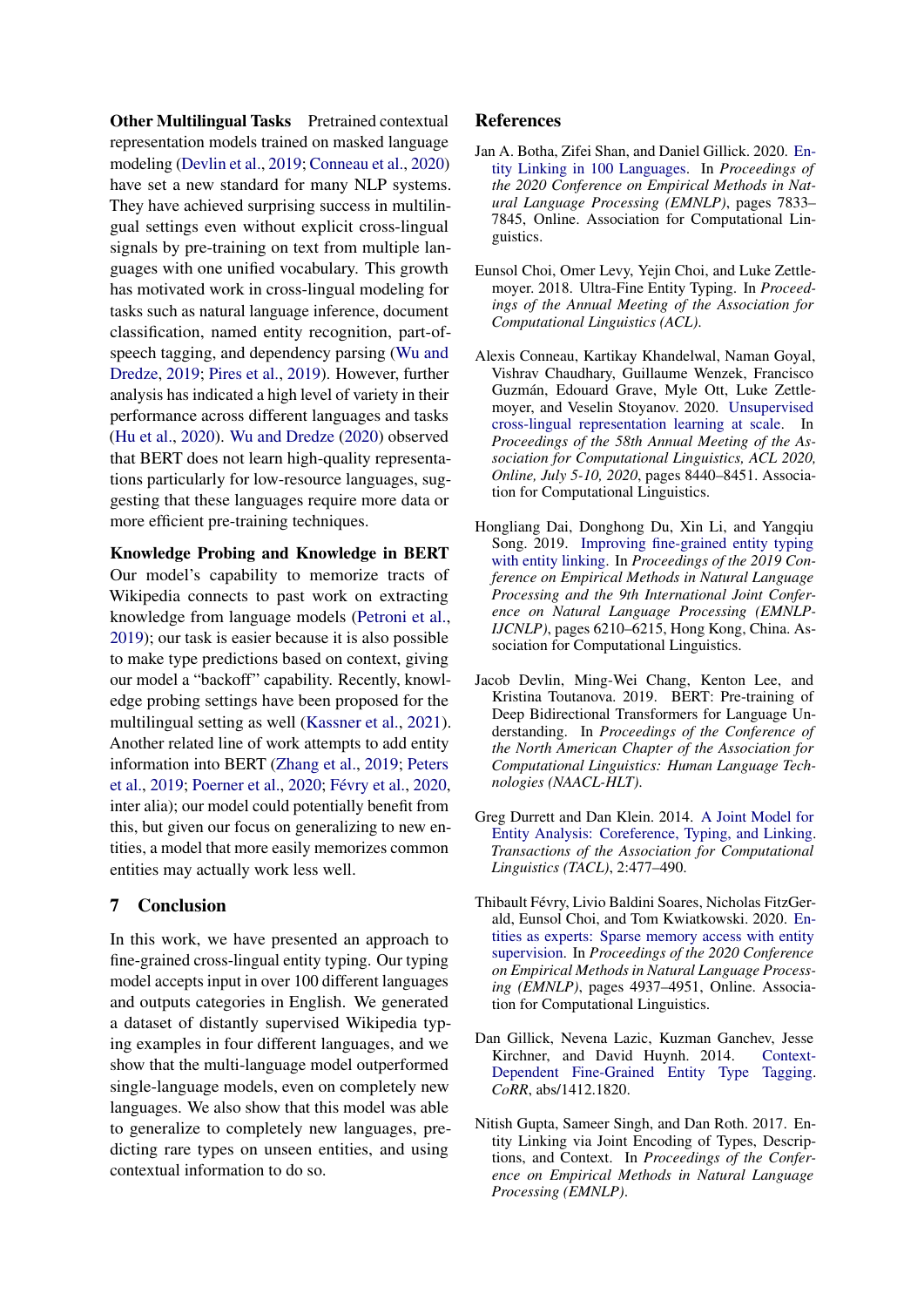- <span id="page-9-8"></span>Eduard Hovy, Mitchell Marcus, Martha Palmer, Lance Ramshaw, and Ralph Weischedel. 2006. OntoNotes: The 90% Solution. In *Proceedings of the Conference of the North American Chapter of the Association for Computational Linguistics: Human Language Technologies (NAACL-HLT)*.
- <span id="page-9-11"></span>Junjie Hu, Sebastian Ruder, Aditya Siddhant, Graham Neubig, Orhan Firat, and Melvin Johnson. 2020. Xtreme: A massively multilingual multitask benchmark for evaluating cross-lingual generalisation. In *International Conference on Machine Learning*, pages 4411–4421. PMLR.
- <span id="page-9-7"></span>Jeff Johnson, Matthijs Douze, and Hervé Jégou. 2017. Billion-scale similarity search with gpus. *arXiv preprint arXiv:1702.08734*.
- <span id="page-9-3"></span>Pratik Joshi, Sebastin Santy, Amar Budhiraja, Kalika Bali, and Monojit Choudhury. 2020. [The state and](https://doi.org/10.18653/v1/2020.acl-main.560) [fate of linguistic diversity and inclusion in the NLP](https://doi.org/10.18653/v1/2020.acl-main.560) [world.](https://doi.org/10.18653/v1/2020.acl-main.560) In *Proceedings of the 58th Annual Meeting of the Association for Computational Linguistics*, pages 6282–6293, Online. Association for Computational Linguistics.
- <span id="page-9-13"></span>Nora Kassner, Philipp Dufter, and Hinrich Schütze. 2021. [Multilingual LAMA: Investigating knowl](https://www.aclweb.org/anthology/2021.eacl-main.284)[edge in multilingual pretrained language models.](https://www.aclweb.org/anthology/2021.eacl-main.284) In *Proceedings of the Conference of the European Chapter of the Association for Computational Linguistics (EACL)*, pages 3250–3258, Online. Association for Computational Linguistics.
- <span id="page-9-16"></span>Diederik P. Kingma and Jimmy Ba. 2015. Adam: A Method for Stochastic Optimization. In *International Conference on Learning Representations (ICLR)*.
- <span id="page-9-2"></span>Chin Lee, Hongliang Dai, Yangqiu Song, and Xin Li. 2020. [A Chinese corpus for fine-grained entity typ](https://www.aclweb.org/anthology/2020.lrec-1.548)[ing.](https://www.aclweb.org/anthology/2020.lrec-1.548) In *Proceedings of the 12th Language Resources and Evaluation Conference*, pages 4451–4457, Marseille, France. European Language Resources Association.
- <span id="page-9-1"></span>Thomas Lin, Mausam, and Oren Etzioni. 2012. [No](https://www.aclweb.org/anthology/D12-1082) [noun phrase left behind: Detecting and typing un](https://www.aclweb.org/anthology/D12-1082)[linkable entities.](https://www.aclweb.org/anthology/D12-1082) In *Proceedings of the 2012 Joint Conference on Empirical Methods in Natural Language Processing and Computational Natural Language Learning*, pages 893–903, Jeju Island, Korea. Association for Computational Linguistics.
- <span id="page-9-0"></span>Xiao Ling and Daniel S. Weld. 2012. Fine-Grained Entity Recognition. In *Proceedings of the AAAI Conference on Artificial Intelligence*.
- <span id="page-9-17"></span>Ilya Loshchilov and Frank Hutter. 2018. Fixing weight decay regularization in adam. *ArXiv*, abs/1711.05101.
- <span id="page-9-4"></span>Mike Mintz, Steven Bills, Rion Snow, and Daniel Jurafsky. 2009. Distant supervision for relation extraction without labeled data. In *Proceedings of the Joint Conference of the 47th Annual Meeting of the*

*ACL and the 4th International Joint Conference on Natural Language Processing of the AFNLP*.

- <span id="page-9-9"></span>Joel Nothman, Nicky Ringland, Will Radford, Tara Murphy, and James R. Curran. 2013. [Learning mul](https://doi.org/https://doi.org/10.1016/j.artint.2012.03.006)[tilingual named entity recognition from wikipedia.](https://doi.org/https://doi.org/10.1016/j.artint.2012.03.006) *Artificial Intelligence*, 194:151–175. Artificial Intelligence, Wikipedia and Semi-Structured Resources.
- <span id="page-9-5"></span>Yasumasa Onoe and Greg Durrett. 2020a. Fine-Grained Entity Typing for Domain Independent Entity Linking. In *Proceedings of the AAAI Conference on Artificial Intelligence*.
- <span id="page-9-6"></span>Yasumasa Onoe and Greg Durrett. 2020b. [Inter](https://www.aclweb.org/anthology/2020.findings-emnlp.54)[pretable Entity Representations through Large-Scale](https://www.aclweb.org/anthology/2020.findings-emnlp.54) [Typing.](https://www.aclweb.org/anthology/2020.findings-emnlp.54) In *Findings of the Association for Computational Linguistics: EMNLP*.
- <span id="page-9-18"></span>Adam Paszke, Sam Gross, Francisco Massa, Adam Lerer, James Bradbury, Gregory Chanan, Trevor Killeen, Zeming Lin, Natalia Gimelshein, Luca Antiga, Alban Desmaison, Andreas Kopf, Edward Yang, Zachary DeVito, Martin Raison, Alykhan Tejani, Sasank Chilamkurthy, Benoit Steiner, Lu Fang, Junjie Bai, and Soumith Chintala. 2019. [Py](http://papers.neurips.cc/paper/9015-pytorch-an-imperative-style-high-performance-deep-learning-library.pdf)[torch: An imperative style, high-performance deep](http://papers.neurips.cc/paper/9015-pytorch-an-imperative-style-high-performance-deep-learning-library.pdf) [learning library.](http://papers.neurips.cc/paper/9015-pytorch-an-imperative-style-high-performance-deep-learning-library.pdf) In H. Wallach, H. Larochelle, A. Beygelzimer, F. d'Alché-Buc, E. Fox, and R. Garnett, editors, *Advances in Neural Information Processing Systems 32*, pages 8024–8035. Curran Associates, Inc.
- <span id="page-9-14"></span>Matthew E. Peters, Mark Neumann, Robert Logan, Roy Schwartz, Vidur Joshi, Sameer Singh, and Noah A. Smith. 2019. [Knowledge enhanced contextual word](https://doi.org/10.18653/v1/D19-1005) [representations.](https://doi.org/10.18653/v1/D19-1005) In *Proceedings of the 2019 Conference on Empirical Methods in Natural Language Processing and the 9th International Joint Conference on Natural Language Processing (EMNLP-IJCNLP)*, pages 43–54, Hong Kong, China. Association for Computational Linguistics.
- <span id="page-9-12"></span>Fabio Petroni, Tim Rocktäschel, Sebastian Riedel, Patrick Lewis, Anton Bakhtin, Yuxiang Wu, and Alexander Miller. 2019. [Language models as knowl](https://www.aclweb.org/anthology/D19-1250)[edge bases?](https://www.aclweb.org/anthology/D19-1250) In *Proceedings of the Conference on Empirical Methods in Natural Language Processing (EMNLP)*, Hong Kong, China. Association for Computational Linguistics.
- <span id="page-9-10"></span>Telmo Pires, Eva Schlinger, and Dan Garrette. 2019. [How multilingual is multilingual BERT?](https://doi.org/10.18653/v1/P19-1493) In *Proceedings of the 57th Annual Meeting of the Association for Computational Linguistics*, pages 4996– 5001, Florence, Italy. Association for Computational Linguistics.
- <span id="page-9-15"></span>Nina Poerner, Ulli Waltinger, and Hinrich Schütze. 2020. [E-BERT: Efficient-yet-effective entity em](https://doi.org/10.18653/v1/2020.findings-emnlp.71)[beddings for BERT.](https://doi.org/10.18653/v1/2020.findings-emnlp.71) In *Findings of the Association for Computational Linguistics: EMNLP 2020*, pages 803–818, Online. Association for Computational Linguistics.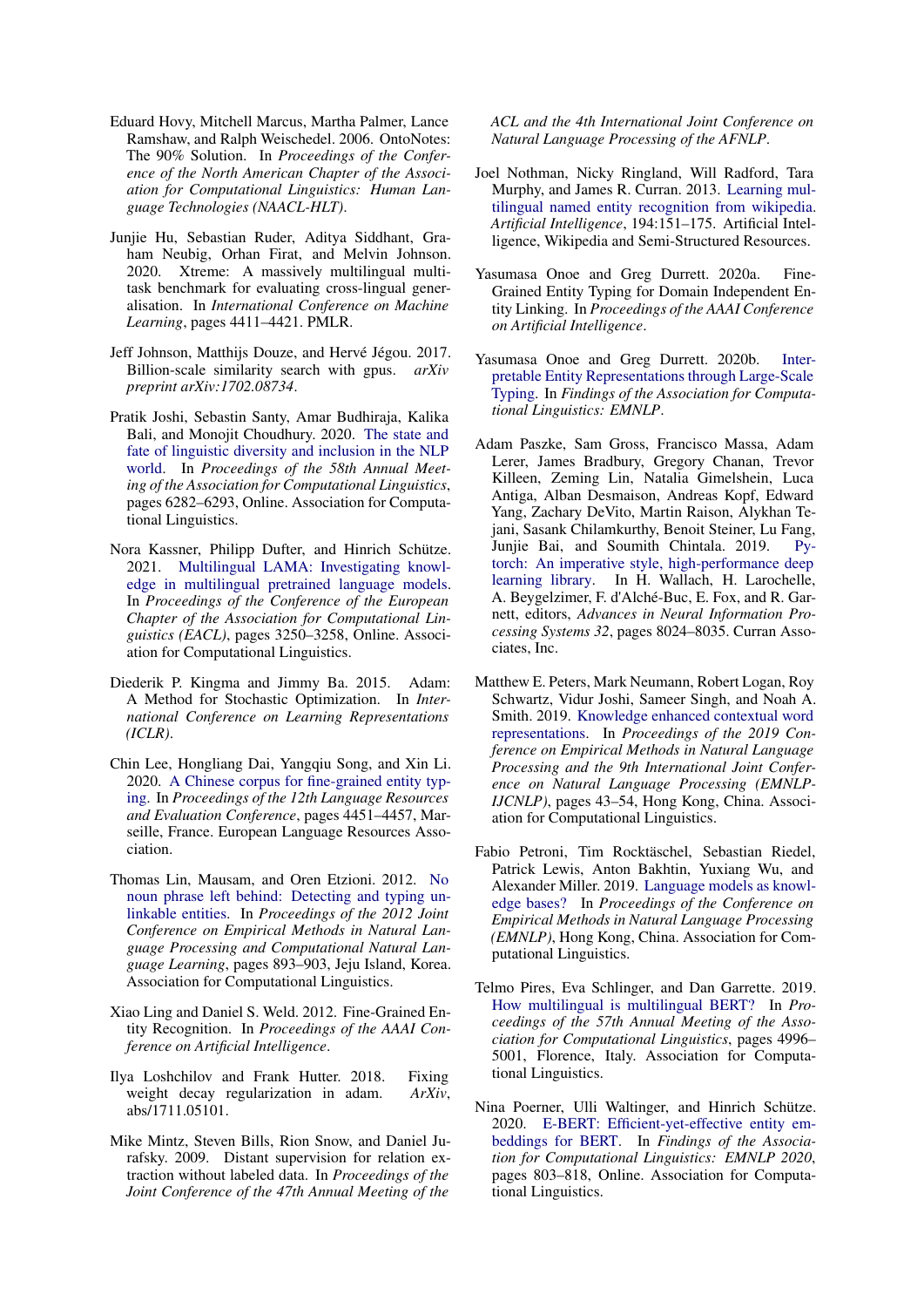- <span id="page-10-1"></span>Jonathan Raiman and Olivier Raiman. 2018. Deep-Type: Multilingual Entity Linking by Neural Type System Evolution. In *Proceedings of the AAAI Conference on Artificial Intelligence*.
- <span id="page-10-7"></span>Michael Ringgaard, Rahul Gupta, and Fernando C. N. Pereira. 2017. [Sling: A framework for frame seman](https://arxiv.org/abs/1710.07032)[tic parsing.](https://arxiv.org/abs/1710.07032) Technical report.
- <span id="page-10-5"></span>Sonse Shimaoka, Pontus Stenetorp, Kentaro Inui, and Sebastian Riedel. 2017. Neural Architectures for Fine-grained Entity Type Classification. In *Proceedings of the Conference of the European Chapter of the Association for Computational Linguistics (EACL)*.
- <span id="page-10-10"></span>Masatoshi Suzuki, Koji Matsuda, Satoshi Sekine, Naoaki Okazaki, and Kentaro Inui. 2016. [Fine](https://doi.org/10.1109/WI.2016.0080)[grained named entity classification with wikipedia](https://doi.org/10.1109/WI.2016.0080) [article vectors.](https://doi.org/10.1109/WI.2016.0080) In *2016 IEEE/WIC/ACM International Conference on Web Intelligence (WI)*, pages 483–486.
- <span id="page-10-9"></span>Erik F. Tjong Kim Sang and Fien De Meulder. 2003. [Introduction to the CoNLL-2003 shared task:](https://www.aclweb.org/anthology/W03-0419) [Language-independent named entity recognition.](https://www.aclweb.org/anthology/W03-0419) In *Proceedings of the Seventh Conference on Natural Language Learning at HLT-NAACL 2003*, pages 142–147.
- <span id="page-10-6"></span>Marieke van Erp and Piek Vossen. 2017. Multilingual fine-grained entity typing. In *Language, Data, and Knowledge*, pages 262–275, Cham. Springer International Publishing.
- <span id="page-10-0"></span>Ralph Weischedel and Ada Brunstein. 2005. BBN pronoun coreference and entity type corpus. Linguistic Data Consortium.
- <span id="page-10-13"></span>Thomas Wolf, Lysandre Debut, Victor Sanh, Julien Chaumond, Clement Delangue, Anthony Moi, Pierric Cistac, Tim Rault, R'emi Louf, Morgan Funtowicz, and Jamie Brew. 2019. HuggingFace's Transformers: State-of-the-art Natural Language Processing. *ArXiv*, abs/1910.03771.
- <span id="page-10-11"></span>Shijie Wu and Mark Dredze. 2019. [Beto, bentz, be](https://doi.org/10.18653/v1/D19-1077)[cas: The surprising cross-lingual effectiveness of](https://doi.org/10.18653/v1/D19-1077) [BERT.](https://doi.org/10.18653/v1/D19-1077) In *Proceedings of the 2019 Conference on Empirical Methods in Natural Language Processing and the 9th International Joint Conference on Natural Language Processing (EMNLP-IJCNLP)*, pages 833–844, Hong Kong, China. Association for Computational Linguistics.
- <span id="page-10-8"></span>Shijie Wu and Mark Dredze. 2020. [Are all languages](https://doi.org/10.18653/v1/2020.repl4nlp-1.16) [created equal in multilingual BERT?](https://doi.org/10.18653/v1/2020.repl4nlp-1.16) In *Proceedings of the 5th Workshop on Representation Learning for NLP*, pages 120–130, Online. Association for Computational Linguistics.
- <span id="page-10-2"></span>Yadollah Yaghoobzadeh, Heike Adel, and Hinrich Schütze. 2017. [Noise mitigation for neural entity](https://www.aclweb.org/anthology/E17-1111) [typing and relation extraction.](https://www.aclweb.org/anthology/E17-1111) In *Proceedings of the 15th Conference of the European Chapter of the Association for Computational Linguistics: Volume 1,*

*Long Papers*, pages 1183–1194, Valencia, Spain. Association for Computational Linguistics.

- <span id="page-10-4"></span>Yadollah Yaghoobzadeh and Hinrich Schütze. 2015. [Corpus-level fine-grained entity typing using contex](https://doi.org/10.18653/v1/D15-1083)[tual information.](https://doi.org/10.18653/v1/D15-1083) In *Proceedings of the 2015 Conference on Empirical Methods in Natural Language Processing*, pages 715–725, Lisbon, Portugal. Association for Computational Linguistics.
- <span id="page-10-3"></span>Semih Yavuz, Izzeddin Gur, Yu Su, Mudhakar Srivatsa, and Xifeng Yan. 2016. [Improving semantic pars](https://doi.org/10.18653/v1/D16-1015)[ing via answer type inference.](https://doi.org/10.18653/v1/D16-1015) In *Proceedings of the 2016 Conference on Empirical Methods in Natural Language Processing*, pages 149–159, Austin, Texas. Association for Computational Linguistics.
- <span id="page-10-12"></span>Zhengyan Zhang, Xu Han, Zhiyuan Liu, Xin Jiang, Maosong Sun, and Qun Liu. 2019. [ERNIE: En](https://doi.org/10.18653/v1/P19-1139)[hanced language representation with informative en](https://doi.org/10.18653/v1/P19-1139)[tities.](https://doi.org/10.18653/v1/P19-1139) In *Proceedings of the 57th Annual Meeting of the Association for Computational Linguistics*, pages 1441–1451, Florence, Italy. Association for Computational Linguistics.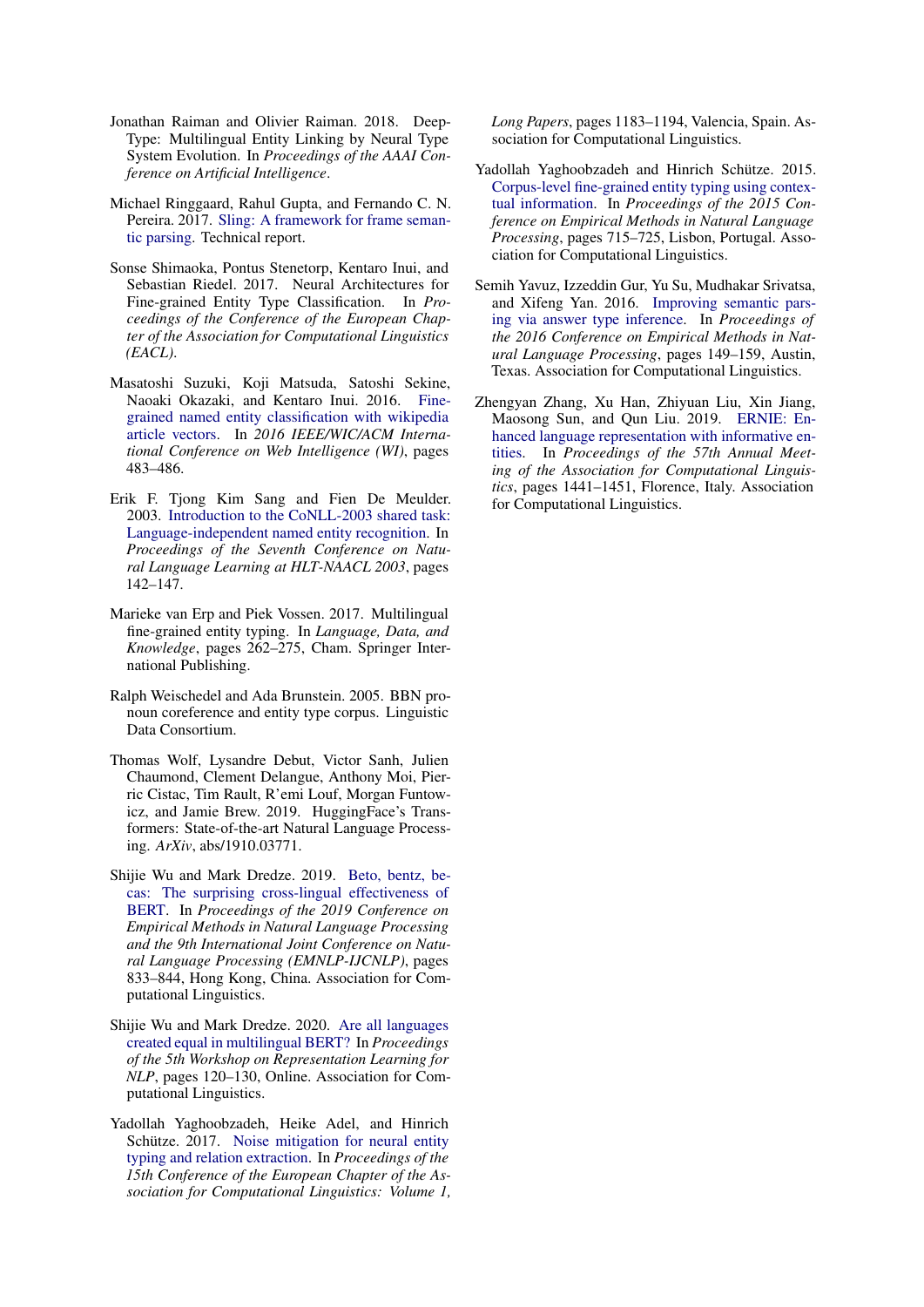## Appendix A: Typeset

The following lists show the top 10 types in our three frequency groups. We use frequency as an approximation for sorting our types from coursegrained to fine-grained. The coarse-grained types are useful to infer distinctions like living vs. dead people (*living people* vs *deaths*). They also highlight locations with differing granularities (continents, countries, cities) and some relational information (like *in europe*). The rarer categories become highly specific and fine-grained types.

#### Coarse-Grained

- 1. established
- 2. establishments
- 3. births
- 4. people
- 5. deaths
- 6. states
- 7. territories
- 8. living people
- 9. places
- 10. in europe

#### Fine-Grained

- 101. province
- 102. of finland
- 103. government
- 104. players
- 105. personnel
- 106. competitions
- 107. geography
- 108. politicians
- 109. film
- 110. unit

## Very Fine-Grained

- 1001. republican
- 1002. former capitals of the united states
- 1003. of the community of portuguese language countries
- 1004. in the roman empire
- 1005. former portuguese colonies
- 1006. in new spain
- 1007. british islands
- 1008. emigrants
- 1009. association football
- 1010. of scotland

# Appendix B: Selected Examples

We present some example predictions in Figure [8](#page-12-0) below. The model can make accurate predictions

<span id="page-11-0"></span>

Figure 7: Distribution of entities in the training set, showing the number of entities in each frequency bucket.

on unseen entities, such as "DMDK," "TerraSAR-X," and "Spirited Away," especially on coarsergrained types. Even when our set of gold types is empty according to Wikipedia categories, the model can use contextual information to output relevant types, as in the case of "openSUSE" or "magnitude." For common entities such as countries, the model typically memorizes the gold types and can apply this knowledge even to entity mentions in new languages, like Tamil. However, sometimes this memorization leads the model to fail to account for contextual information, such as with the "Paris" example below.

# Appendix C: Distribution of Entities

Figure [7](#page-11-0) shows how entities are distributed across the training set.

# Appendix D: Hyperparameters

.

Hyperparameters We use pre-trained mBERTbase-uncased [\(Devlin et al.,](#page-8-5) [2019\)](#page-8-5) for our mention and context encoder. We train our model with batch size 16 using NVIDIA V100 GPUs. We use the AdamW optimizer [\(Kingma and Ba,](#page-9-16) [2015;](#page-9-16) [Loshchilov and Hutter,](#page-9-17) [2018\)](#page-9-17) with learning rate 2e-5 for BERT parameters and learning rate 1e-3 for the type embedding matrix. We use Pytorch [\(Paszke et al.,](#page-9-18) [2019\)](#page-9-18) and the HuggingFace Transformers library [\(Wolf et al.,](#page-10-13) [2019\)](#page-10-13) to implement our models.

# Appendix E: Limitations of the Data Collection Pipeline

Our data collection approach has a few limitations. We picked English Wikipedia categories because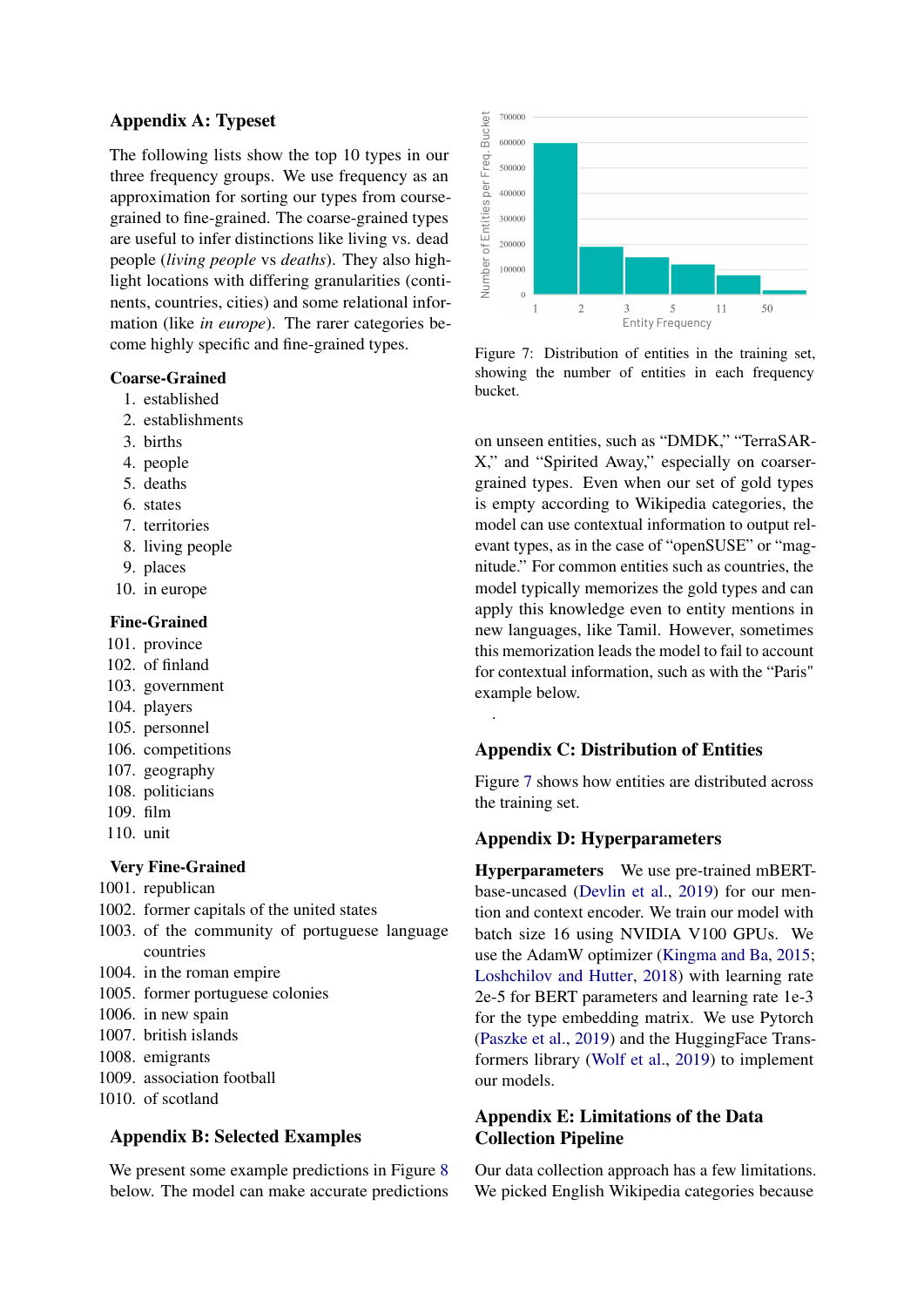<span id="page-12-0"></span>

| <b>Partial Input Sequence</b>                                                                                                                                                                                                                                                                                                                                           | <b>Entity seen?</b>                               | <b>Predictions</b>                                                                                                                                                                                                                                                                                                                                                                                                                                                                                                                              | <b>Gold Types</b>                                                                                                                                                                                                                                                                                                                                                                                                                                                                                                                                                 |
|-------------------------------------------------------------------------------------------------------------------------------------------------------------------------------------------------------------------------------------------------------------------------------------------------------------------------------------------------------------------------|---------------------------------------------------|-------------------------------------------------------------------------------------------------------------------------------------------------------------------------------------------------------------------------------------------------------------------------------------------------------------------------------------------------------------------------------------------------------------------------------------------------------------------------------------------------------------------------------------------------|-------------------------------------------------------------------------------------------------------------------------------------------------------------------------------------------------------------------------------------------------------------------------------------------------------------------------------------------------------------------------------------------------------------------------------------------------------------------------------------------------------------------------------------------------------------------|
| the court hearing. Various Linux<br>distributions like Debian, Ubuntu, and<br>openSUSE allow users to download freely<br>licensed material through torrents.                                                                                                                                                                                                            | No                                                | free, programmed, software,<br>system                                                                                                                                                                                                                                                                                                                                                                                                                                                                                                           |                                                                                                                                                                                                                                                                                                                                                                                                                                                                                                                                                                   |
| a su divulgación como Nausicäa del<br>Valle del Viento, El castillo en el cielo,<br>Susurros del corazón, La princesa<br>Mononoke y El viaje de Chihiro entre<br>otras<br>to their popularization such as Nausicaa:<br>Valley of the Wind, The Castle in the Sky,<br>Whisper of the Heart, Princess Mononoke<br>and Spirited Away                                       | No<br>(held out<br>from the<br>model)             | anime, directed, fantasy,<br>films, in japan, japanese<br>films, japanese-language<br>films, set                                                                                                                                                                                                                                                                                                                                                                                                                                                | animated, anime, annie<br>award winners, children's,<br>coming-of-age, directed,<br>fantasy, films, films about<br>witchcraft, in anime and<br>manga, in japan, in popular<br>culture, japanese, japanese-<br>language films, mythology,<br>scored, set                                                                                                                                                                                                                                                                                                           |
| Mit Hilfe des deutschen Satelliten<br>TerraSAR-X gelangen hochauflösende<br>Aufnahmen vom Moment des<br>Zusammenstoßes.<br>*With the help of the German TerraSAR-X<br>satellite, high-resolution images of the<br>moment of the collision were obtained.                                                                                                                | N <sub>0</sub><br>(held out<br>from the<br>model) | earth, launched, of germany,<br>satellites, spacecraft                                                                                                                                                                                                                                                                                                                                                                                                                                                                                          | launched, of germany,<br>satellites, spacecraft                                                                                                                                                                                                                                                                                                                                                                                                                                                                                                                   |
| 震源の深さは約37kmとされており、地震<br>の規模を示す マグニチュード (M)は6.7と<br>されている<br>A magnitude 6.7 earthquake occurred at a<br>depth of 37km beneath the epicenter                                                                                                                                                                                                                             | N <sub>0</sub>                                    | of measurement, units                                                                                                                                                                                                                                                                                                                                                                                                                                                                                                                           |                                                                                                                                                                                                                                                                                                                                                                                                                                                                                                                                                                   |
| தனியாகப் போட்டியிட்ட <b>தேமுதிக</b><br>சென்ற 2006ல் நடந்த தேர்தலுடன்<br>ஒப்பிடும்போது ஐந்து தொகுதிகளிலும்<br>அதிக வாக்குகள் கிடைத்து இருக்கிறது.<br><b>DMDK</b> party, who went to the polls alone<br>this time, got more votes in all 5                                                                                                                                | N <sub>o</sub>                                    | established, establishments,<br>in india, parties, political                                                                                                                                                                                                                                                                                                                                                                                                                                                                                    | established, establishments,<br>in india, parties, political                                                                                                                                                                                                                                                                                                                                                                                                                                                                                                      |
| constituencies when compared to the 2006<br>elections.                                                                                                                                                                                                                                                                                                                  |                                                   |                                                                                                                                                                                                                                                                                                                                                                                                                                                                                                                                                 |                                                                                                                                                                                                                                                                                                                                                                                                                                                                                                                                                                   |
| பனாமாவின் முன்னாள் அரசுத்<br>தலைவர் மனுவேல் நொரியேகா 20<br>ஆண்டுகளுக்கு மேலாக<br>அமெரிக்காவில் சிறைத்தண்டனை<br>அநுபவித்த பின்னா் அங்கிருந்து<br>பிரான்சுக்கு நாடு கடத்தப்பட்டார்.<br>Former Panamanian President Manuel<br>Noriega was deported to France after<br>serving more than 20 years in prison in the<br><b>United States.</b>                                 | Yes                                               | countries, countries in europe,<br>countries in north america,<br>english-speaking countries and<br>territories, established,<br>establishments, federal<br>monarchies, french-speaking<br>countries and territories, g20<br>nations, g7 nations, group, group<br>of eight nations, in north america,<br>island countries, member, of eight<br>nations, of nato, of the<br>commonwealth of nations, of the<br>european union, of the<br>organisation internationale de la<br>francophonie, of the united<br>nations, states, territories, union | countries, countries in europe,<br>established establishments, for the<br>mediterranean, france, french-<br>speaking countries and territories,<br>g20 nations, g7 nations, group,<br>group of eight nations, in europe,<br>in france, member, of eight<br>nations, of nato, of the council of<br>europe, of the europeanunion, of<br>the organisation internationale de<br>la francophonie, of the united<br>nations, republics, southwestern<br>european countries, states,<br>territories, transcontinental<br>countries, union, western<br>european countries |
| Gösteri sebebiyle, Fransa'nın başkenti<br>Paris' teki ana istasyonlardan birinde tren<br>seferleri 90 dakika (1.5 saat) kadar aksadı,<br>binlerce yolcu birikti<br>*Due to the demonstration, train services<br>were interrupted for 90 minutes (1.5 hours)<br>at one of the main stations in Paris, the<br>capital of France, and thousands of<br>passengers piled up. | No<br>(held out<br>from the<br>model)             | characters, children, in<br>greek mythology, princes                                                                                                                                                                                                                                                                                                                                                                                                                                                                                            | capitals, capitals in europe,<br>catholic pilgrimage sites, cities,<br>cities in france, cities in île-de-<br>france, companions, companions<br>of the liberation, departments,<br>departments of île-de-france,<br>established, european culture,<br>french culture, in europe, in<br>france, in the 3rd century bc, in<br>île-de-france, of the liberation, of<br>île-de-france, paris, places,<br>populated, populated places<br>established in the 3rd century bc,<br>prefectures, prefectures in france                                                      |

Figure 8: Selected examples of typing predictions across different languages. Starred translations were obtained using Google Translate and may be inaccurate.